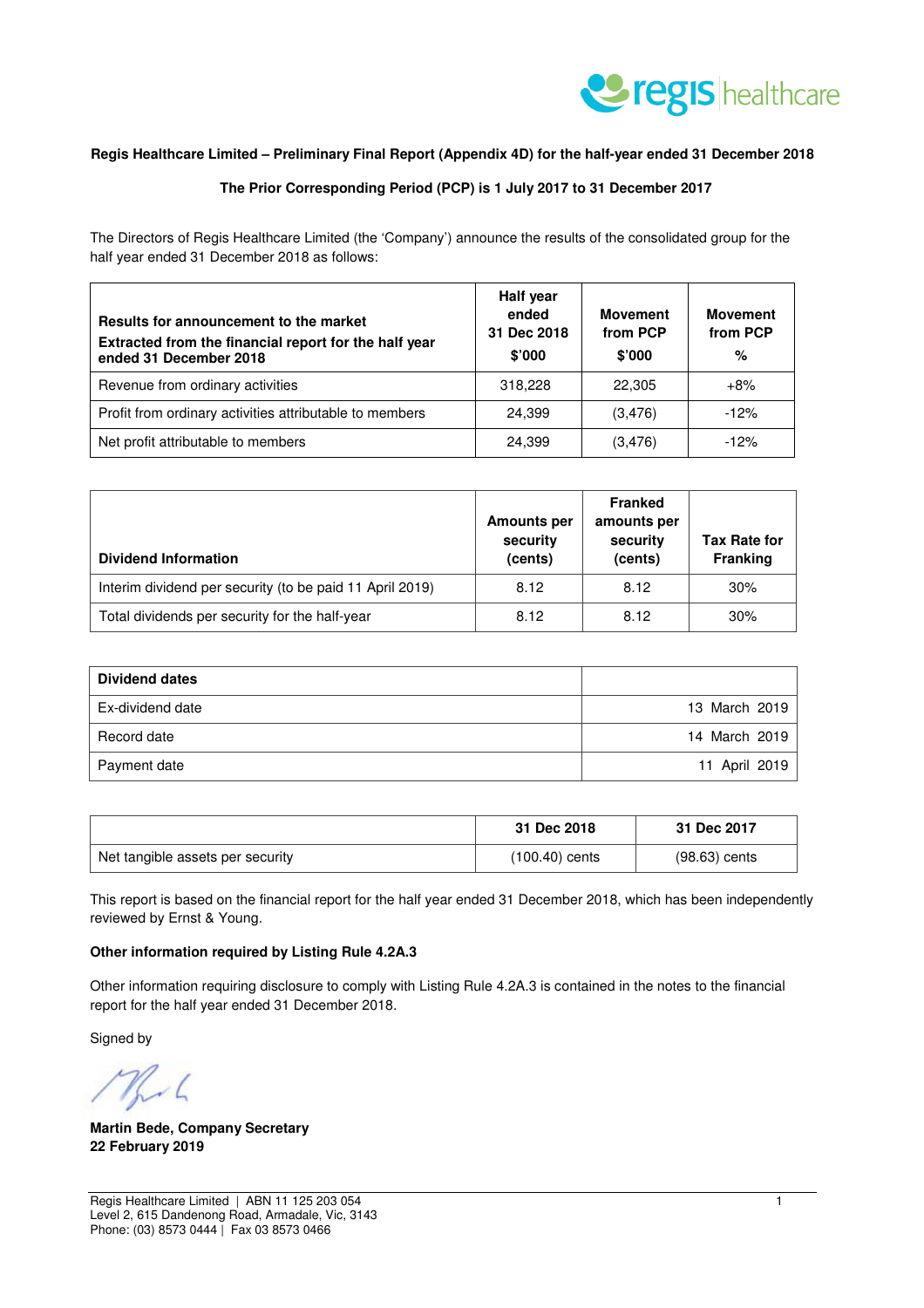# REGIS HEALTHCARE LIMITED

ABN 11 125 203 054

FINANCIAL REPORT FOR THE HALF-YEAR ENDED 31 DECEMBER 2018

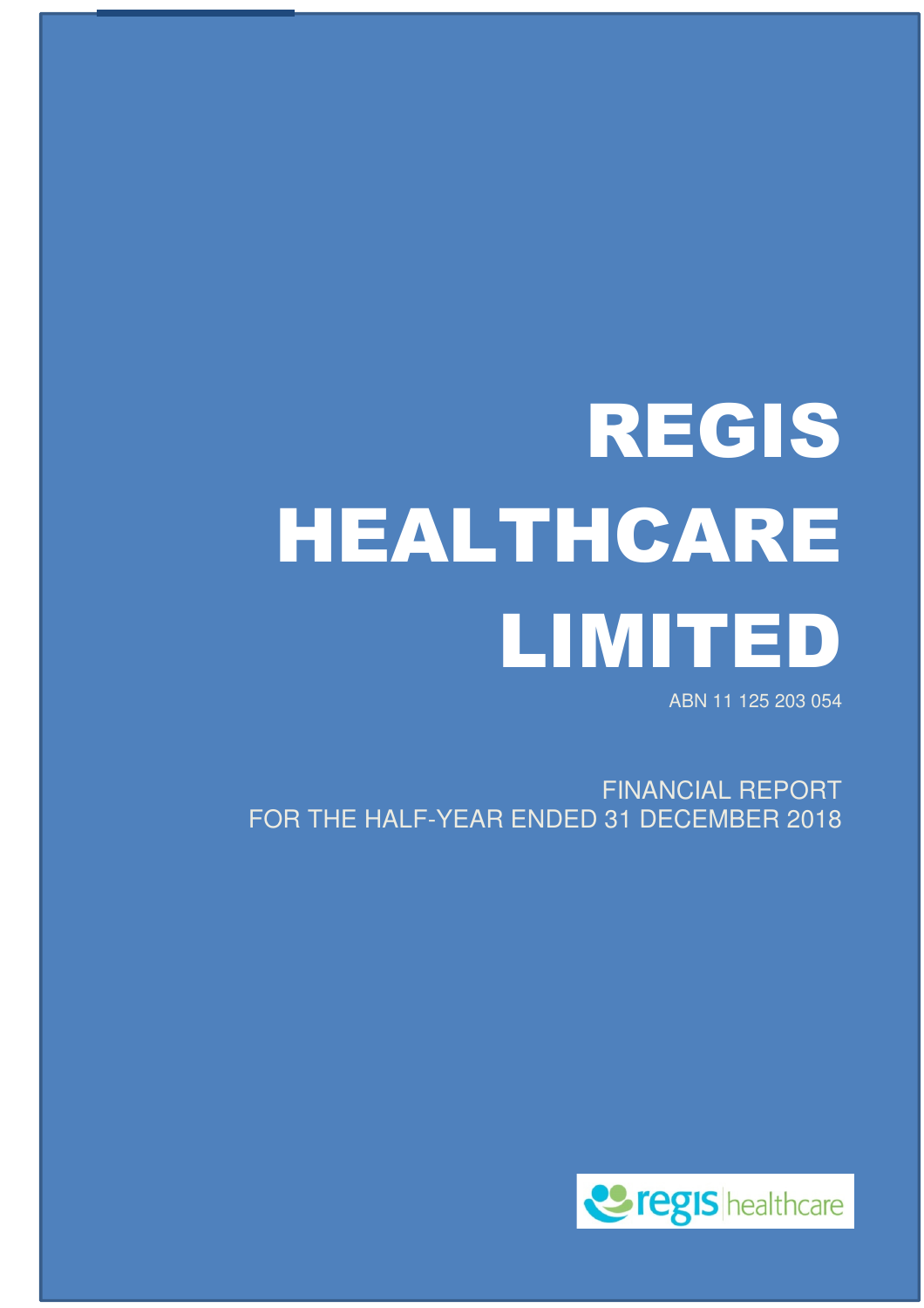

# FINANCIAL REPORT CONTENTS

| AUDITOR'S INDEPENDENCE DECLARATION TO THE DIRECTORS OF REGIS HEALTHCARE LIMITED 5 |  |
|-----------------------------------------------------------------------------------|--|
| CONSOLIDATED STATEMENT OF PROFIT OR LOSS AND OTHER COMPREHENSIVE INCOME 6         |  |
|                                                                                   |  |
|                                                                                   |  |
|                                                                                   |  |
|                                                                                   |  |
|                                                                                   |  |
|                                                                                   |  |
|                                                                                   |  |
|                                                                                   |  |
|                                                                                   |  |
|                                                                                   |  |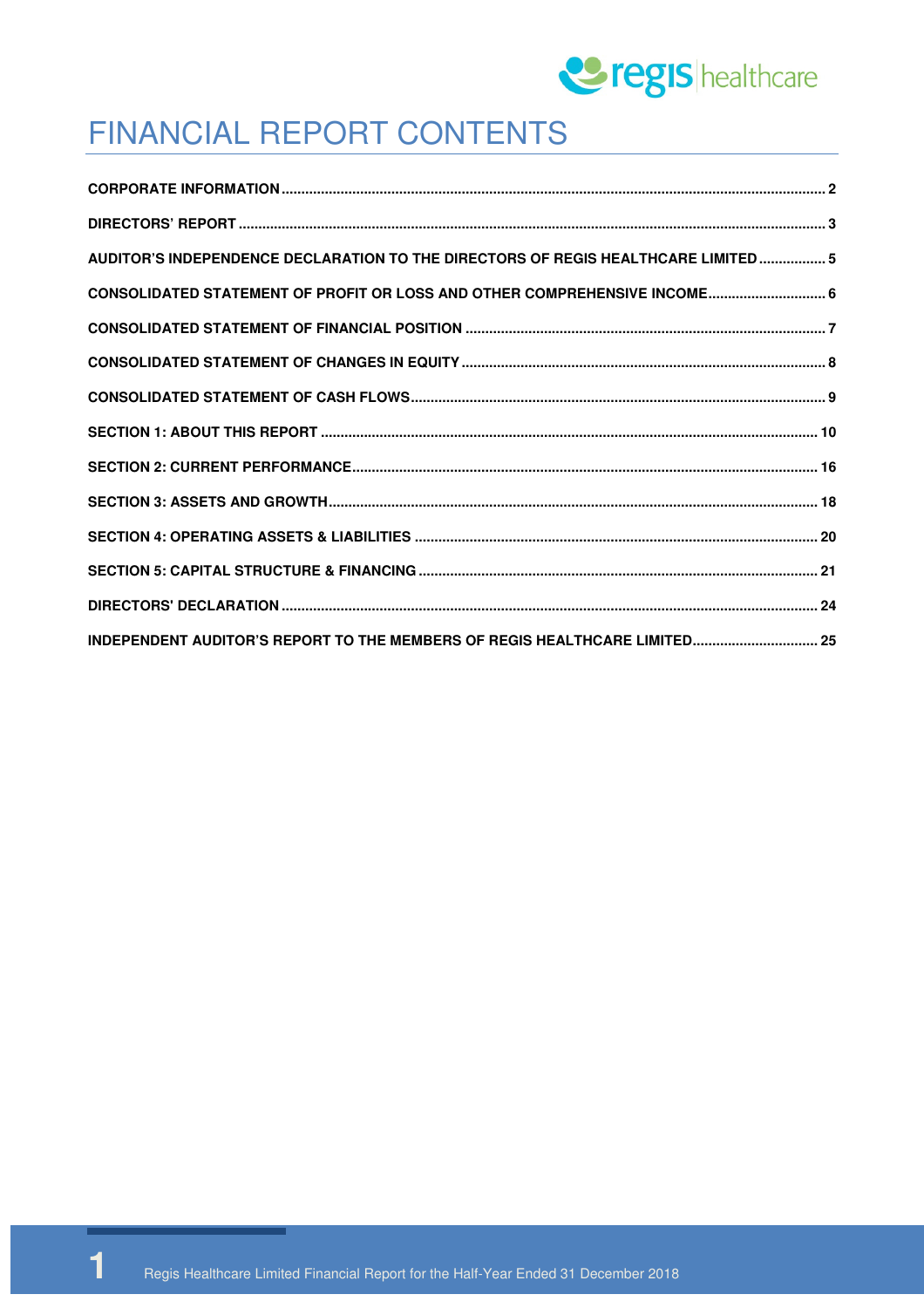

# CORPORATE INFORMATION

| <b>DIRECTORS</b>    |                                  |
|---------------------|----------------------------------|
| Graham K Hodges     | Chairman, Non-Executive Director |
| Ross J Johnston     | Managing Director and CEO        |
| Christine C Bennett | Non-Executive Director           |
| Bryan A Dorman      | Non-Executive Director           |
| Sylvia Falzon       | Non-Executive Director           |
| Matthew J Quinn     | Non-Executive Director           |
| lan G Roberts       | Non-Executive Director           |

#### **COMPANY SECRETARY**

Martin Bede

#### **REGISTERED OFFICE**

Level 2, 615 Dandenong Road, Armadale VIC 3143

#### **PRINCIPAL PLACE OF BUSINESS**

Level 2, 615 Dandenong Road Armadale VIC 3143

#### **SHARE REGISTRY**

Link Market Services Limited Tower 4, 727 Collins Street Melbourne VIC 3008 Phone: 1300 554 474

#### **STOCK EXCHANGE LISTING**

Regis Healthcare Limited shares are listed on the Australian Securities Exchange (ASX code: REG).

### **SOLICITORS**

King & Wood Mallesons Level 50, 600 Bourke St Melbourne VIC 3000

#### **AUDITORS**

Ernst & Young Australia 8 Exhibition St Melbourne VIC 3000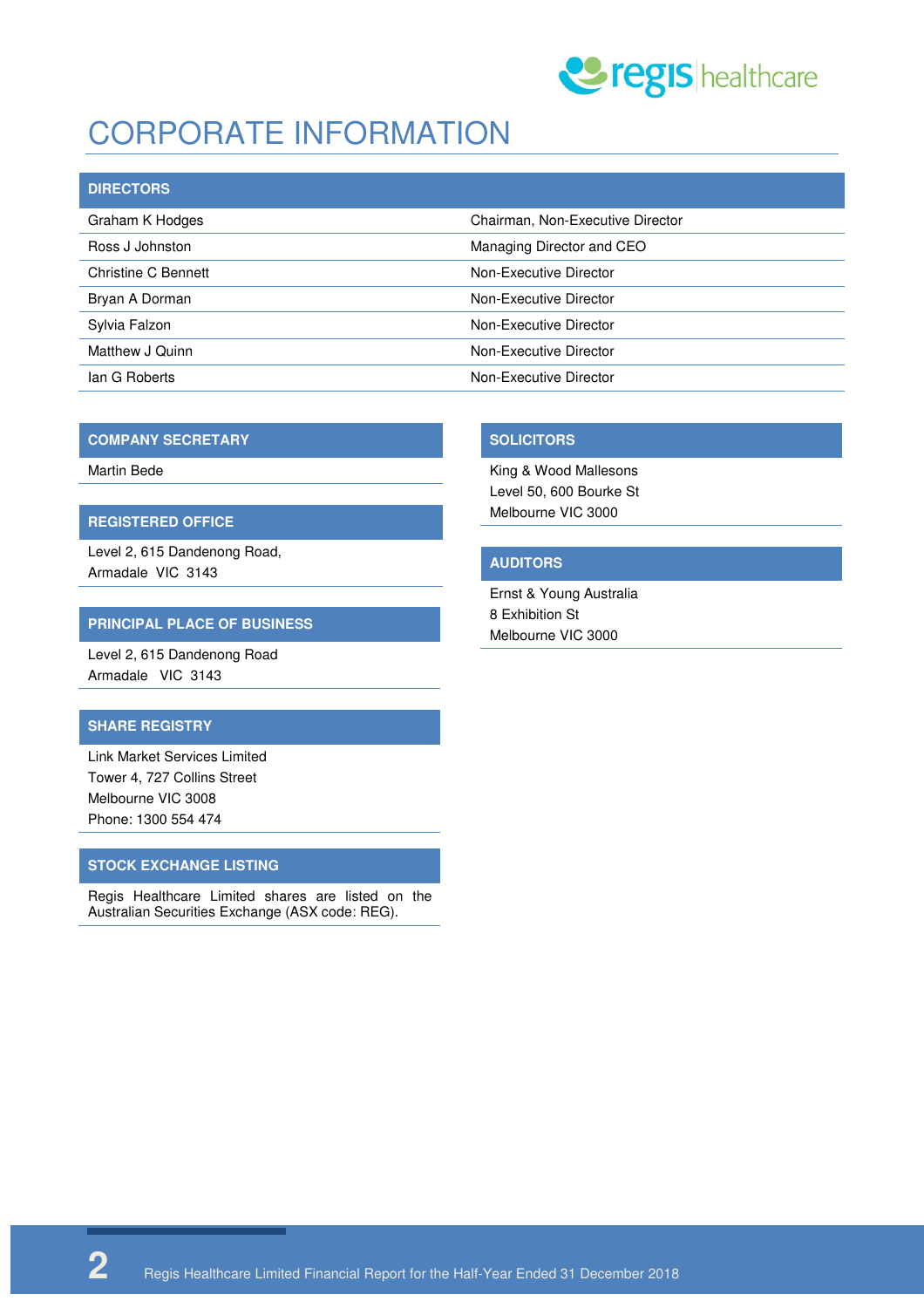

# DIRECTORS' REPORT

Your directors present their report on Regis Healthcare Limited (the Company) and its controlled entities (the Group) for the half-year ended 31 December 2018.

#### **DIRECTORS**

The names of directors (collectively, the Board) in office at any time during or since the end of the financial period are:

| <b>DIRECTORS</b>    |                                  |
|---------------------|----------------------------------|
| Graham K Hodges     | Chairman, Non-Executive Director |
| Ross J Johnston     | Managing Director and CEO        |
| Christine C Bennett | Non-Executive Director           |
| Bryan A Dorman      | Non-Executive Director           |
| Sylvia Falzon       | Non-Executive Director           |
| Matthew J Quinn     | Non-Executive Director           |
| lan G Roberts       | Non-Executive Director           |
|                     |                                  |

#### **PRINCIPAL ACTIVITIES**

The Group's principal activity during the period was the ownership and operation of residential aged care facilities and retirement villages. There were no significant changes to these activities during the period.

#### **REVIEW AND RESULTS OF OPERATIONS**

As at 31 December 2018, the Group owned and operated 63 aged care facilities, had 7,142 operational places and provided services in seven States and Territories.

During the period, Regis continued to execute on its growth strategy by increasing operational places delivered from new developments

A summary of the financial results for the half year period to 31 December 2018 is below:

| FOR THE HALF YEAR ENDED.                                | 31 DEC 2018 | 31 DEC 2017   |
|---------------------------------------------------------|-------------|---------------|
|                                                         | \$'000      | \$'000        |
| Reported <sup>1</sup> Revenue                           | 318.228     | 295,923       |
| Reported <sup>1</sup> Profit after tax for the period   | 24.399      | 27.875        |
| Normalised <sup>1</sup> Profit after tax for the period | 24.706      | 30,516        |
| Normalised <sup>1</sup> Basic Earnings Per Share        | 8.22 cents  | $10.15$ cents |

Regis recorded a profit after income tax for the half year period of \$24,399,000 (2017: \$27,875,000). Total revenue for the period was \$318,228,000, which represents an increase of \$22,305,000 or 8% against the previous corresponding period.

The normalised profit after tax of the Group for the half year period ended 31 December 2018 is \$24,706,000 (2017: \$30,516,000), which excludes costs of \$307,000 directly associated with the preparation and submission of Regis' response to the request for information received from the Royal Commission into Aged Care Quality and Safety. This normalised financial information is provided to assist readers to better understand the financial performance of the underlying business and is summarised in the table above. The normalisation adjustments to the reported profit after tax for the half year period ended 31 December 2017 excluded the one off acquisition costs associated with the Presbyterian Care Tasmania acquisition.

The current period result reflects improvements in earnings from greenfield developments in the latter stages of ramp up, the Significant Refurbishment program and the annual COPE increase. However, these are offset by industry wide occupancy headwinds, the increased impact of the Government funding cuts and associated expenses increases and losses incurred by the three most recently opened new facilities. Increased depreciation and higher interest costs, reflecting higher average debt levels, relating to the newly opened facilities were also experienced during the period.

 1 The use of the terms 'reported' refers to IFRS financial information and 'normalised' to non-IFRS financial information. Normalised earnings are categorised as non-IFRS financial information prepared in accordance with ASIC Regulatory Guide 230 – Disclosing non-IFRS financial information, issued in December 2011. Normalised earnings have been adjusted from the reported information to assist readers to better understand the financial performance of the underlying business in each financial year. The non-IFRS financial information, while not subject to an audit or review, has been extracted from the financial report, which has been subject to review by our external auditors.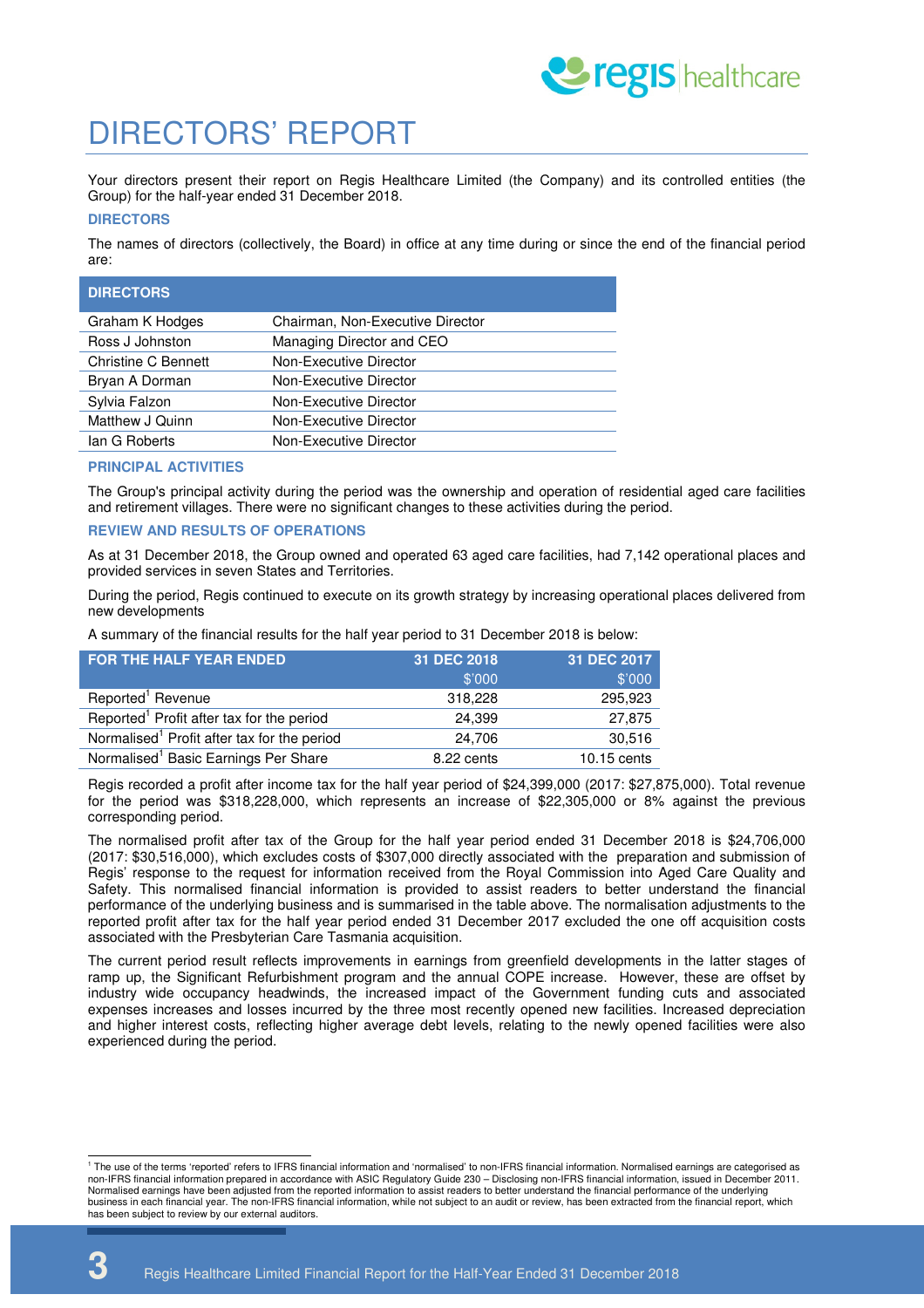

#### **CASH FLOW AND CAPITAL EXPENDITURE**

The Group's principal sources of funds were cash flow from operations (including RADs). Net cash flows from operating activities for the period were \$145,499,000 (2017: \$91,285,000). RAD, accommodation bond and ILU/ILA entry contribution net inflows for the six month period to 31 December 2018 were \$72,067,000 (2017: \$23,206,000).

During the period, the Group invested \$42,647,000 in capital expenditure for:

- The completion of new facilities;
- Significant refurbishment of existing facilities; and
- Ongoing maintenance capital expenditure at our existing facilities.

During the period, the group repaid \$49,010,000 of bank borrowings assisted by the net RAD cash inflow in the period.

The Group's cash position and available debt facilities are expected to provide sufficient liquidity to meet the Group's currently anticipated cash flow requirements.

#### **DEVELOPMENT ACTIVITY**

During the period, the following greenfield development facilities were delivered:

- Lutwyche, Brisbane (delivered August 2018, 135 operational places)
- Elermore Vale, Newcastle (delivered September 2018, 120 operational places)
- Port Coogee, Perth (delivered September 2018, 139 operational places)

#### **DIVIDENDS**

A dividend of \$26,007,000 (fully franked) was paid on 26 September 2018 in respect of the financial year ended 30 June 2018 and is reflected in the financial statements of the current reporting period.

A dividend of \$24,399,000 (fully franked) was declared on 22 February 2019 for payment for the half year ended 31 December 2018. The financial effect of dividends declared after period end are not reflected in the 31 December 2018 financial statements and will be recognised in subsequent financial reports.

#### **SIGNIFICANT CHANGES IN THE STATE OF AFFAIRS**

No changes in the state of affairs arose during the period which significantly affected or may significantly affect the operations of the Group, the results of those operations, or the state of affairs of the Group in subsequent financial periods.

#### **SIGNIFICANT EVENTS AFTER THE BALANCE SHEET DATE**

On the 10th of February 2019 the Federal Government announced a one off \$320m funding package for residential aged care. The announcement stated "The \$320 million residential aged care component equates to approximately \$1,800 per permanent resident and will provide additional support to the sector, over the next 18-months, to deliver quality aged care services while the Government considers longer-term reform funding options." Regis awaits further detail from the Government.

No other matters or circumstances have arisen since the end of the period which significantly affected or may significantly affect the operations of the Group, the results of those operations, or the state of affairs of the Group in future periods.

#### **ROUNDING**

The company is an entity to which ASIC Corporations (Rounding in Financial/Directors' Reports) Instrument 2016/191 applies and, accordingly, amounts in the directors' report and the interim financial report have been rounded to the nearest thousand dollars.

#### **AUDITOR'S INDEPENDENCE DECLARATION**

The auditor's independence declaration for the half year period to 31 December 2018 has been received and can be found on page 5.

Signed in accordance with a resolution of the directors.

Graham K Hodges Chairman Melbourne, 22 February 2019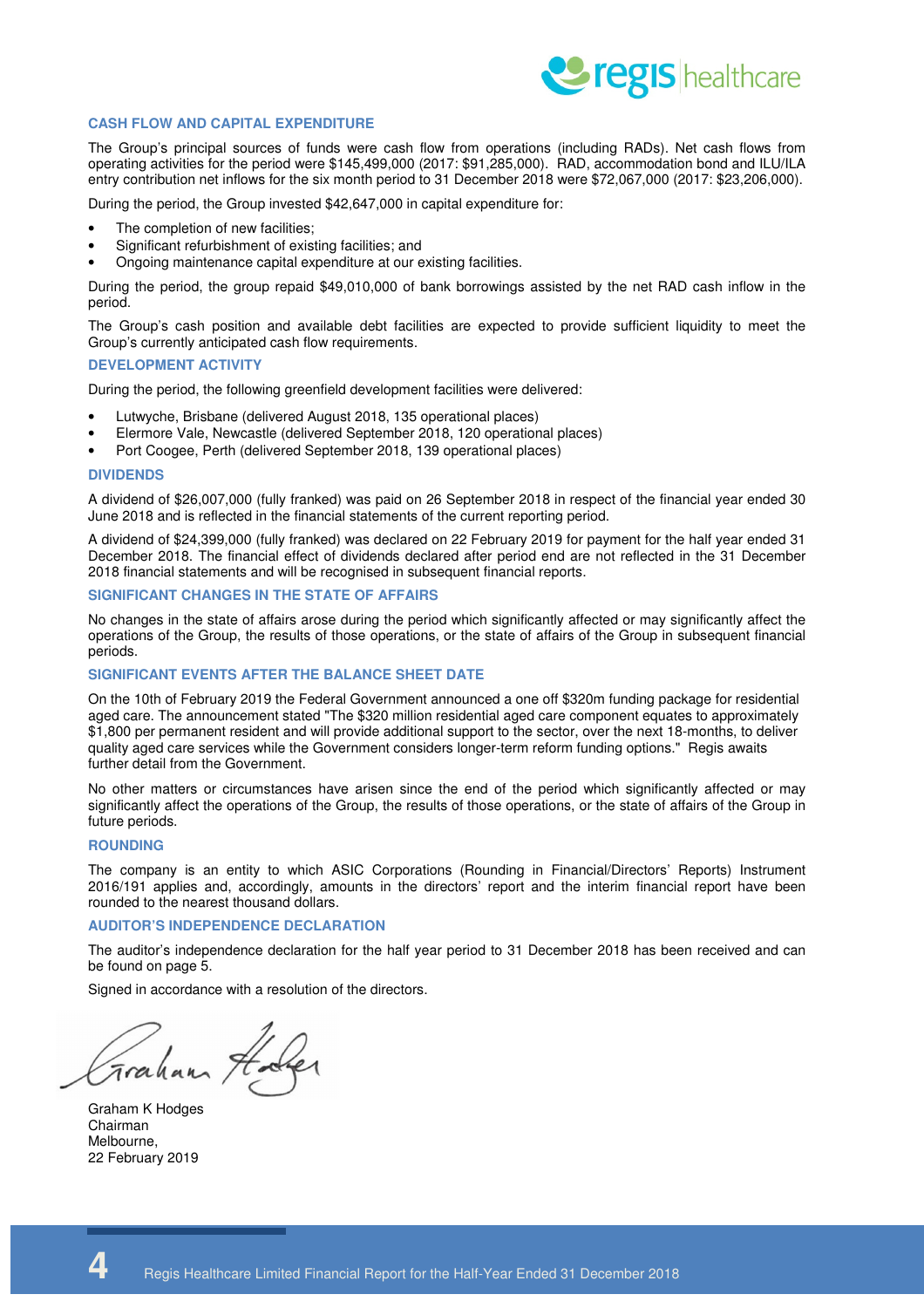

Ernst & Young 8 Exhibition Street Melbourne VIC 3000 Australia GPO Box 67 Melbourne VIC 3001

Tel: +61 3 9288 8000 Fax: +61 3 8650 7777 ey.com/au

### **Auditor's Independence Declaration to the Directors of Regis Healthcare Limited**

As lead auditor for the review of Regis Healthcare Limited for the half-year ended 31 December 2018, I declare to the best of my knowledge and belief, there have been:

- a) no contraventions of the auditor independence requirements of the *Corporations Act 2001* in relation to the review*;* and
- b) no contraventions of any applicable code of professional conduct in relation to the review.

This declaration is in respect of Regis Healthcare Limited and the entities it controlled during the financial period.

Ernst & Young

Ernst & Young

Glenn Carmody Partner 22 February 2019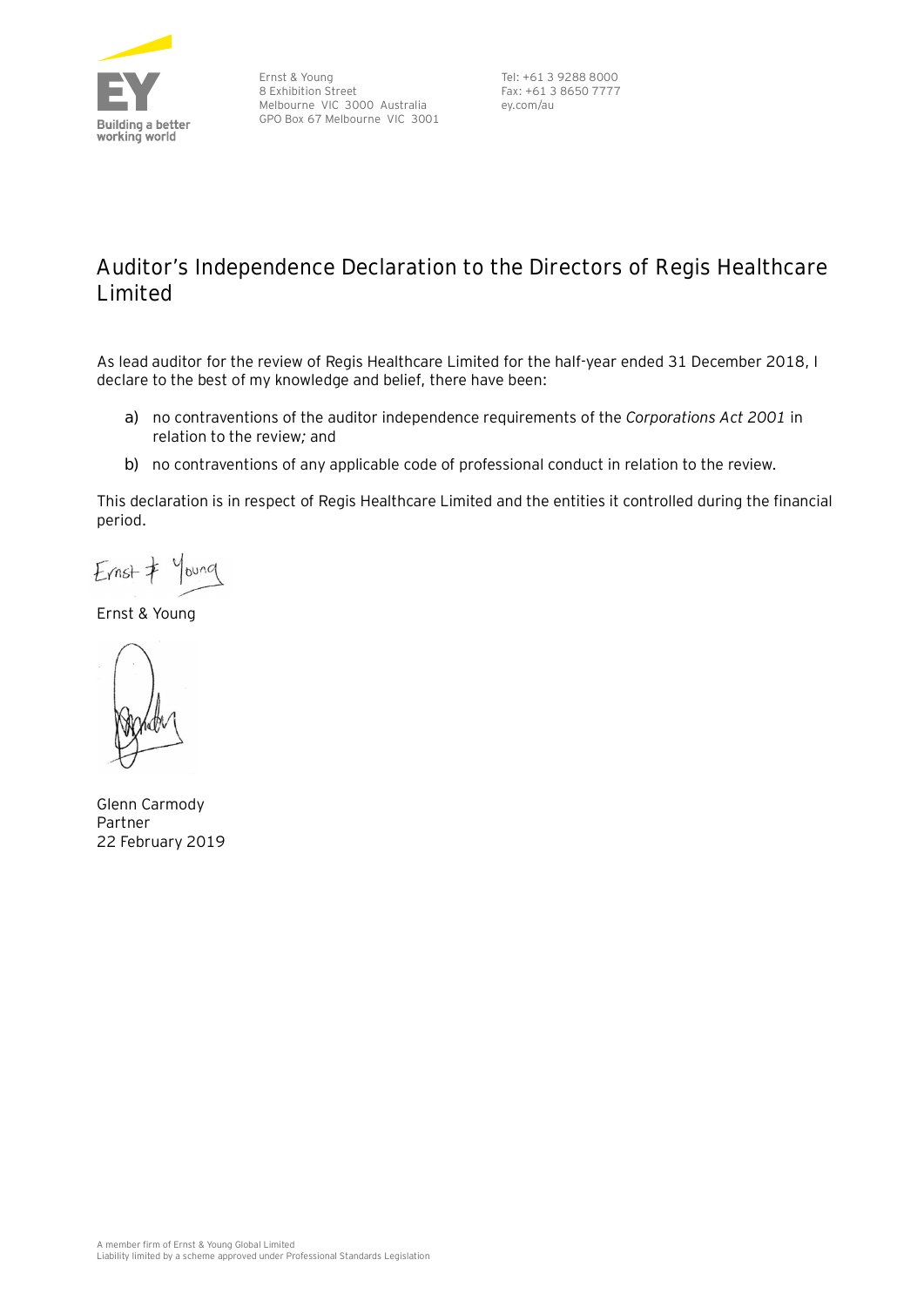

# CONSOLIDATED STATEMENT OF PROFIT OR LOSS AND OTHER COMPREHENSIVE INCOME

#### **FOR THE HALF-YEAR ENDED 31 DECEMBER 2018**

|                                                                                         |              | 31 DEC 2018  | 31 DEC 2017  |
|-----------------------------------------------------------------------------------------|--------------|--------------|--------------|
|                                                                                         | <b>NOTES</b> | \$'000       | \$'000       |
|                                                                                         |              |              |              |
| Revenue                                                                                 | 2.1          | 318,228      | 295,923      |
| Other income                                                                            | 2.1          | 1,692        | 1,077        |
|                                                                                         |              |              |              |
| Staff expenses                                                                          |              | (217, 964)   | (196, 173)   |
| Resident care expenses                                                                  |              | (18, 639)    | (17, 143)    |
| Administration expenses                                                                 |              | (16,681)     | (16,996)     |
| Occupancy expenses                                                                      |              | (10, 219)    | (8,758)      |
| Depreciation                                                                            |              | (16, 344)    | (13,987)     |
| Profit before income tax and finance costs                                              |              | 40,073       | 43,943       |
| Finance costs                                                                           | 2.2          | (6,055)      | (4, 129)     |
|                                                                                         |              |              |              |
| Profit before income tax                                                                |              | 34,018       | 39,814       |
| Income tax expense                                                                      | 2.3          | (9,619)      | (11, 939)    |
| Profit for the period                                                                   |              | 24,399       | 27,875       |
| Other comprehensive income                                                              |              |              |              |
| Items that may be reclassified subsequently to profit or loss                           |              |              |              |
| (Loss) / gain on cash flow hedges, net of tax                                           |              | (43)         | (15)         |
|                                                                                         |              | (43)         |              |
| Other comprehensive income, net of tax                                                  |              |              | (15)         |
| Total comprehensive income for the period                                               |              | 24,356       | 27,860       |
| Total comprehensive income attributable to:                                             |              |              |              |
| Owners of the parent                                                                    |              | 24,356       | 27,860       |
|                                                                                         |              |              |              |
| Earnings per share                                                                      |              |              |              |
| Earnings per share for the period attributable to ordinary equity holders of the Parent |              | <b>Cents</b> | <b>Cents</b> |
| <b>Basic</b>                                                                            | 2.5          | 8.12         | 9.28         |
| Diluted                                                                                 | 2.5          | 8.11         | 9.27         |
|                                                                                         |              |              |              |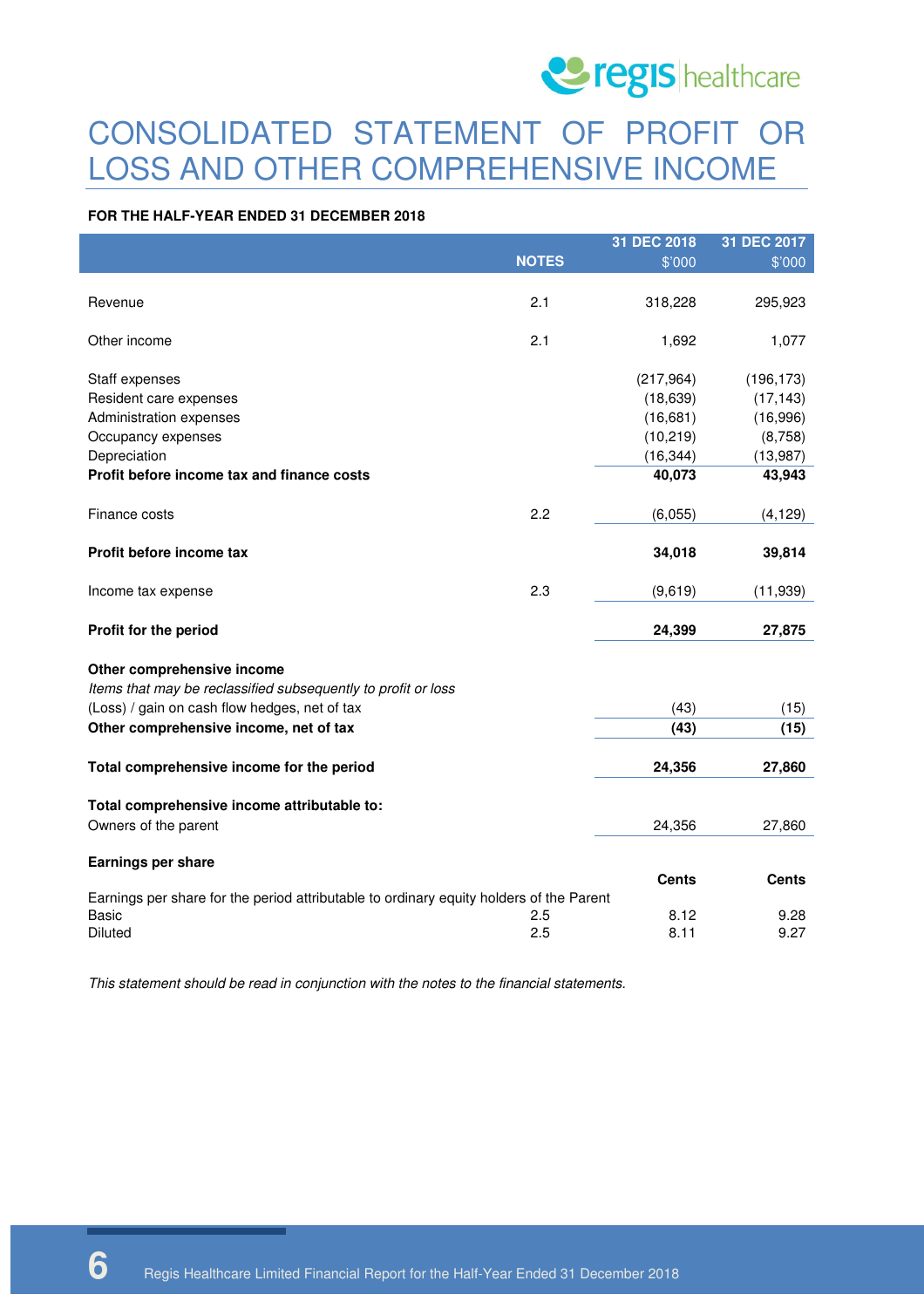

# CONSOLIDATED STATEMENT OF FINANCIAL **POSITION**

#### **AS AT 31 DECEMBER 2018**

|                                       |              | 31 DEC 2018 | 30 JUN 2018 |
|---------------------------------------|--------------|-------------|-------------|
|                                       | <b>NOTES</b> | \$'000      | \$'000      |
|                                       |              |             |             |
| <b>ASSETS</b>                         |              |             |             |
| <b>Current Assets</b>                 |              |             |             |
| Cash and cash equivalents             | 4.1          | 35,605      | 7,770       |
| Trade and other receivables           |              | 7,115       | 6,879       |
| Inventories                           |              | 981         | 937         |
| Other current assets                  |              | 6,576       | 3,732       |
| Other financial assets                | 5.1          | 86          | 147         |
| Income tax receivable                 |              | 6,236       | 4,646       |
| <b>Total Current Assets</b>           |              | 56,599      | 24,111      |
| <b>Non-Current Assets</b>             |              |             |             |
| Property, plant and equipment         | 3.1          | 1,142,396   | 1,127,102   |
| Investment property                   | 3.2          | 132,362     | 129,049     |
| Intangible assets                     |              | 478,417     | 478,417     |
| <b>Total Non-Current Assets</b>       |              | 1,753,175   | 1,734,568   |
| <b>TOTAL ASSETS</b>                   |              | 1,809,774   | 1,758,679   |
| <b>LIABILITIES</b>                    |              |             |             |
| <b>Current Liabilities</b>            |              |             |             |
| Trade and other payables              | 4.2          | 90,179      | 59,796      |
| Provisions                            |              | 55,316      | 53,923      |
| Other financial liabilities           | 5.1          | 1,058,377   | 989,238     |
| <b>Total Current Liabilities</b>      |              | 1,203,872   | 1,102,957   |
| <b>Non-Current Liabilities</b>        |              |             |             |
| Interest-bearing loans and borrowings | 5.2          | 362,808     | 411,589     |
| Provisions                            |              | 5,042       | 4,652       |
| Deferred tax liabilities              |              | 61,477      | 59,111      |
| <b>Total Non-Current Liabilities</b>  |              | 429,327     | 475,352     |
| <b>TOTAL LIABILITIES</b>              |              | 1,633,199   | 1,578,309   |
| <b>NET ASSETS</b>                     |              | 176,575     | 180,370     |
|                                       |              |             |             |
| <b>EQUITY</b>                         |              |             |             |
| <b>Issued Capital</b>                 | 5.5          | 273,233     | 272,822     |
| Retained earnings                     |              | 445         | 4,439       |
| Reserves                              |              | (97, 103)   | (96, 891)   |
| TOTAL EQUITY                          |              | 176,575     | 180,370     |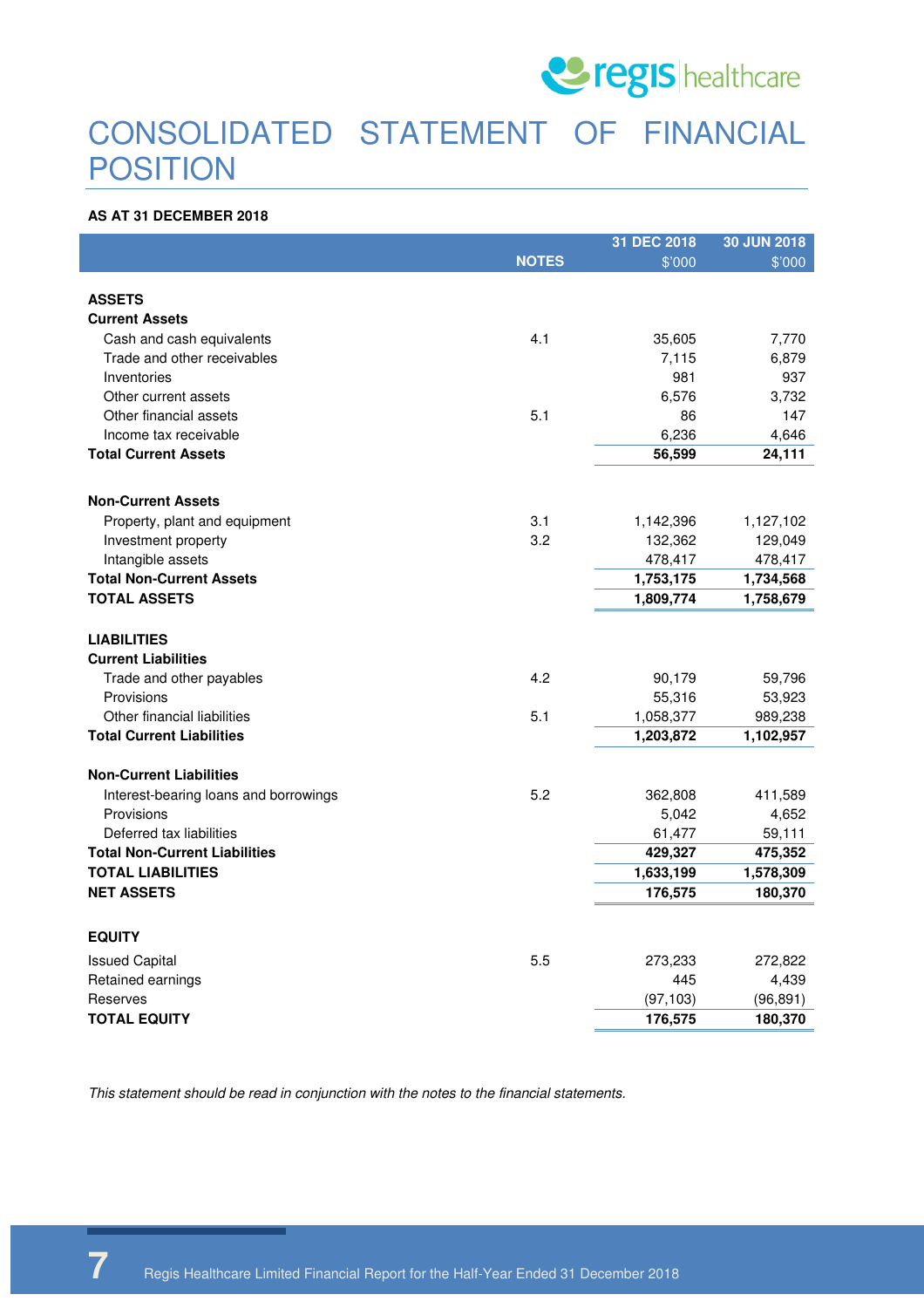

# CONSOLIDATED STATEMENT OF CHANGES IN EQUITY

#### **FOR THE HALF-YEAR ENDED 31 DECEMBER 2018**

|                                                                 | <b>ISSUED</b><br><b>CAPITAL</b> | <b>RETAINED</b><br><b>EARNINGS</b> | <b>CASH</b><br><b>FLOW</b><br><b>HEDGE</b><br><b>RESERVE</b> | <b>REMUNERATION</b><br><b>RESERVE</b> | <b>ACQUISITION</b><br><b>RESERVE</b> | <b>TOTAL</b><br><b>EQUITY</b> |
|-----------------------------------------------------------------|---------------------------------|------------------------------------|--------------------------------------------------------------|---------------------------------------|--------------------------------------|-------------------------------|
|                                                                 | \$'000                          | \$'000                             | \$'000                                                       | \$'000                                | \$'000                               | \$'000                        |
|                                                                 |                                 |                                    |                                                              |                                       |                                      |                               |
| At 1 July 2017                                                  | 272,221                         | 8,616                              | 126                                                          | 4,471                                 | (101, 497)                           | 183,937                       |
| Profit for the period                                           |                                 | 27,875                             |                                                              |                                       |                                      | 27,875                        |
| Other comprehensive income                                      |                                 |                                    | (15)                                                         |                                       |                                      | (15)                          |
| Total comprehensive income for the period                       |                                 | 27,875                             | (15)                                                         |                                       | $\blacksquare$                       | 27,860                        |
| Dividends paid or provided for                                  |                                 | (30, 156)                          |                                                              |                                       |                                      | (30, 156)                     |
| Equity settled share based payment expense                      |                                 |                                    |                                                              | 363                                   |                                      | 363                           |
| Transfers from remuneration reserve                             | 601                             |                                    |                                                              | (601)                                 |                                      |                               |
| At 31 December 2017                                             | 272,822                         | 6,335                              | 111                                                          | 4,233                                 | (101, 497)                           | 182,004                       |
|                                                                 |                                 |                                    |                                                              |                                       |                                      |                               |
| At 1 July 2018 as previously reported                           | 272,822                         | 4,439                              | 103                                                          | 4,503                                 | (101, 497)                           | 180,370                       |
| Adjustment related to new accounting standards (refer Note 1.6) |                                 | (2,386)                            |                                                              |                                       |                                      | (2,386)                       |
| Adjusted balance at 1 July 2018                                 | 272,822                         | 2,053                              | 103                                                          | 4,503                                 | (101, 497)                           | 177,984                       |
| Profit for the period                                           | $\overline{\phantom{a}}$        | 24,399                             |                                                              |                                       |                                      | 24,399                        |
| Other comprehensive income                                      |                                 |                                    | (43)                                                         |                                       |                                      | (43)                          |
| Total comprehensive income for the period                       |                                 | 24,399                             | (43)                                                         | $\blacksquare$                        | $\blacksquare$                       | 24,356                        |
| Dividends paid or provided for                                  |                                 | (26,007)                           |                                                              |                                       |                                      | (26,007)                      |
| Equity settled share based payment expense                      |                                 |                                    |                                                              | 242                                   |                                      | 242                           |
| Transfers from remuneration reserve                             | 411                             |                                    |                                                              | (411)                                 |                                      |                               |
| At 31 December 2018                                             | 273,233                         | 445                                | 60                                                           | 4,334                                 | (101, 497)                           | 176,575                       |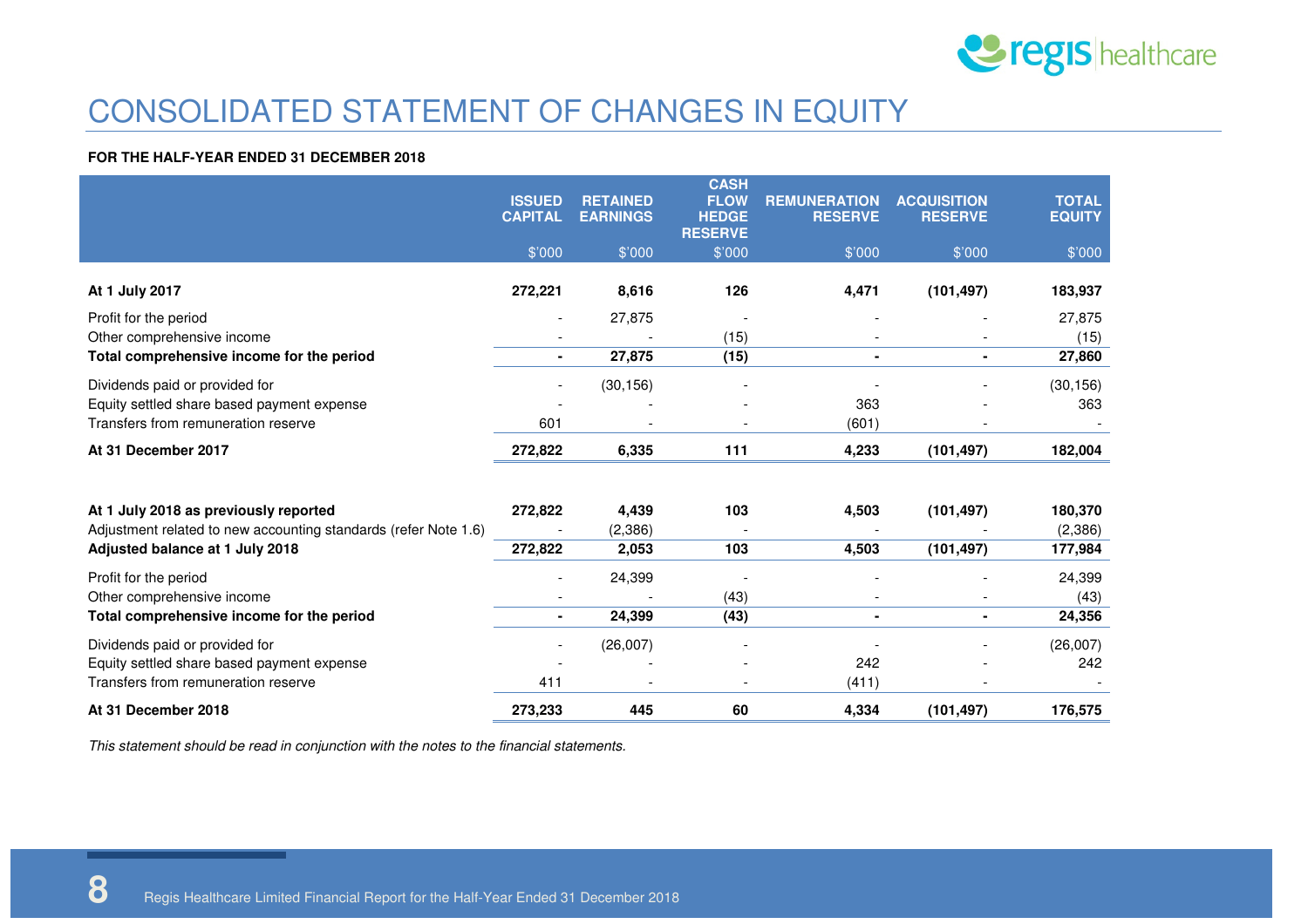

# CONSOLIDATED STATEMENT OF CASH FLOWS

### **FOR THE HALF-YEAR ENDED 31 DECEMBER 2018**

|                                                                             |              | <b>31 DEC</b><br>2018 | <b>31 DEC</b><br>2017 |
|-----------------------------------------------------------------------------|--------------|-----------------------|-----------------------|
|                                                                             | <b>NOTES</b> | \$'000                | \$'000                |
|                                                                             |              |                       |                       |
| Cash flows from operating activities                                        |              |                       |                       |
| Receipts from residents and Government subsidies                            |              | 315,404               | 295,526               |
| Government funding received in advance                                      |              | 36,366                | 32,193                |
| Payments to suppliers and employees                                         |              | (262, 168)            | (239, 665)            |
| Interest received                                                           |              | 100                   | 239                   |
| Finance costs                                                               |              | (8, 468)              | (6,610)               |
| RAD, accommodation bond and ILU/ILA entry contribution inflows              |              | 211,089               | 159,933               |
| RAD, accommodation bond and ILU/ILA entry contribution outflows             |              | (139, 022)            | (136, 727)            |
| Income tax paid                                                             |              | (7,802)               | (13,604)              |
| Net cash flows from operating activities                                    | 4.1          | 145,499               | 91,285                |
| Cash flows from investing activities                                        |              |                       |                       |
| Purchase of property, plant and equipment                                   |              | (41,026)              | (108, 174)            |
| Purchase of investment property                                             |              | (1,621)               | (6, 854)              |
| Purchase of Presbyterian Care Tasmania                                      |              |                       | (28, 280)             |
| Net cash flows used in investing activities                                 |              | (42, 647)             | (143, 308)            |
| Cash flows from financing activities                                        |              |                       |                       |
| Proceeds from / (Repayments of) bank borrowings                             |              | (49,010)              | 106,467               |
| Dividend paid on ordinary shares                                            |              | (26,007)              | (30, 156)             |
| Net cash flows used in financing activities                                 |              | (75, 017)             | 76,311                |
|                                                                             |              |                       |                       |
| Net increase/(decrease) in cash held<br>Cash at the beginning of the period |              | 27,835                | 24,288                |
|                                                                             |              | 7,770                 | 21,476                |
| Cash at the end of the period                                               | 4.1          | 35,605                | 45,764                |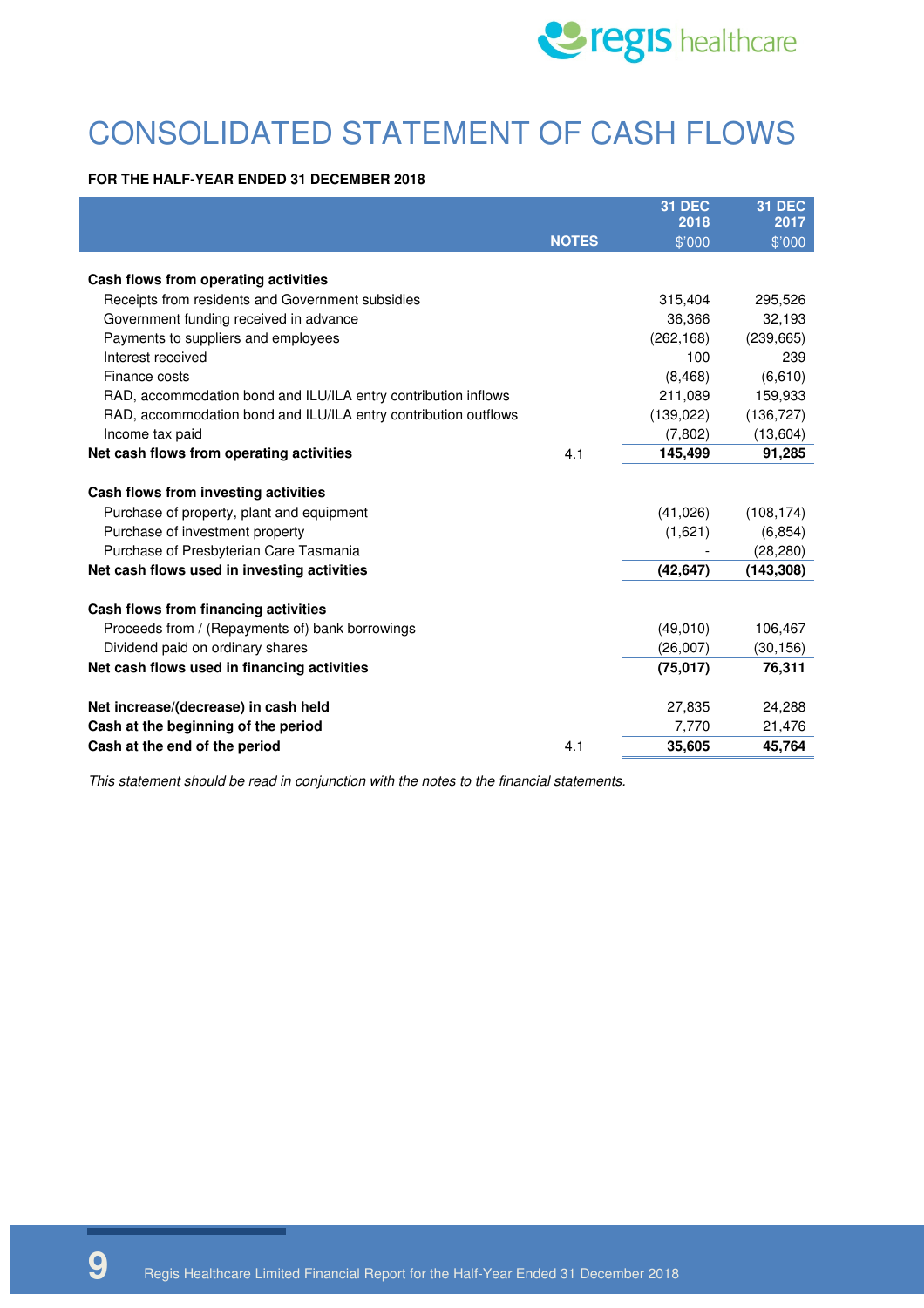

# SECTION 1: ABOUT THIS REPORT

#### **1.1 Corporate Information**

The interim financial report of Regis Healthcare Limited and its subsidiaries (collectively, the Group) for the half-year ended 31 December 2018 was authorised for issue in accordance with a resolution of the directors on 22 February 2019.

Regis Healthcare Limited (the "Company") is a for profit company limited by shares incorporated in Australia whose shares are publicly traded on the Australian Securities Exchange.

#### **1.2 Basis of Preparation**

The interim financial report for the six months ended 31 December 2018 has been prepared in accordance with AASB 134 Interim Financial Reporting.

The interim financial report does not include all the information and disclosures typically required in the annual financial statements and should be read in conjunction with the financial report for the year ended 30 June 2018.

The interim financial report has been prepared on a historical cost basis, except investment property, independent living unit and apartment entry contributions and derivative financial instruments, which have been measured at fair value. The financial report is presented in Australian dollars and all values are rounded to the nearest thousand dollars (\$000) unless otherwise stated in accordance with Instrument 2016/91 issued by the Australian Securities and Investments Commission.

#### **1.3 Going concern**

The interim financial report has been prepared on a going concern basis. The Company is in a net current asset deficiency position. This deficiency principally arises because refundable accommodation deposits (RADs), accommodation bonds and independent living unit and independent living apartment (ILU/ILA) entry contributions are recorded as a current liability as required under accounting standards. However, in practice, bonds/RADS that are repaid are generally replaced by RADs from incoming residents in a short timeframe. The Group has positive operating cash flow and has access to undrawn credit facilities.

#### **1.4 Events after the Balance Sheet Date**

On the 10th of February 2019 the Federal Government announced a one off \$320m funding package for residential aged care. The announcement stated "The \$320 million residential aged care component equates to approximately \$1,800 per permanent resident and will provide additional support to the sector, over the next 18-months, to deliver quality aged care services while the Government considers longer-term reform funding options." Regis awaits further detail from the Government.

No other matters or circumstances have arisen since the end of the period which significantly affected or may significantly affect the operations of the Group, the results of those operations, or the state of affairs of the Group in future periods.

#### **1.5 Significant Accounting Estimates, Judgements and Assumptions**

The preparation of the Group's interim financial report requires management to make estimates, judgements and assumptions.

In preparing the interim financial report, the significant estimates, judgements and assumptions made by management in applying the Group's accounting policies and the key sources of estimation uncertainty were the same as those applied to the most recent annual financial report as at and for the year ended 30 June 2018.

#### **1.6 New standards, interpretations and amendments adopted by the Group**

The accounting policies applied by the Group in this interim financial report are the same as those applied by the Group in its annual financial report as at and for the year ended 30 June 2018, except for the adoption of new standards effective as of 1 July 2018.

#### **AASB 15 Revenue from Contracts with Customers**

Effective from 1 July 2018, the Group has adopted AASB 15 Revenue from Contracts with Customers with respect to revenue recognition, which replaces AASB 118 Revenue and AASB 111 Construction Contracts and applies to all revenue arising from contracts with customers unless the contracts are in the scope of other standards. In applying the new revenue standard, the Group is required to consider the five-step model to contracts with customers, and are required to recognise revenue to depict the transfer of goods or services in an amount that reflects consideration to which the group expects to be entitled to.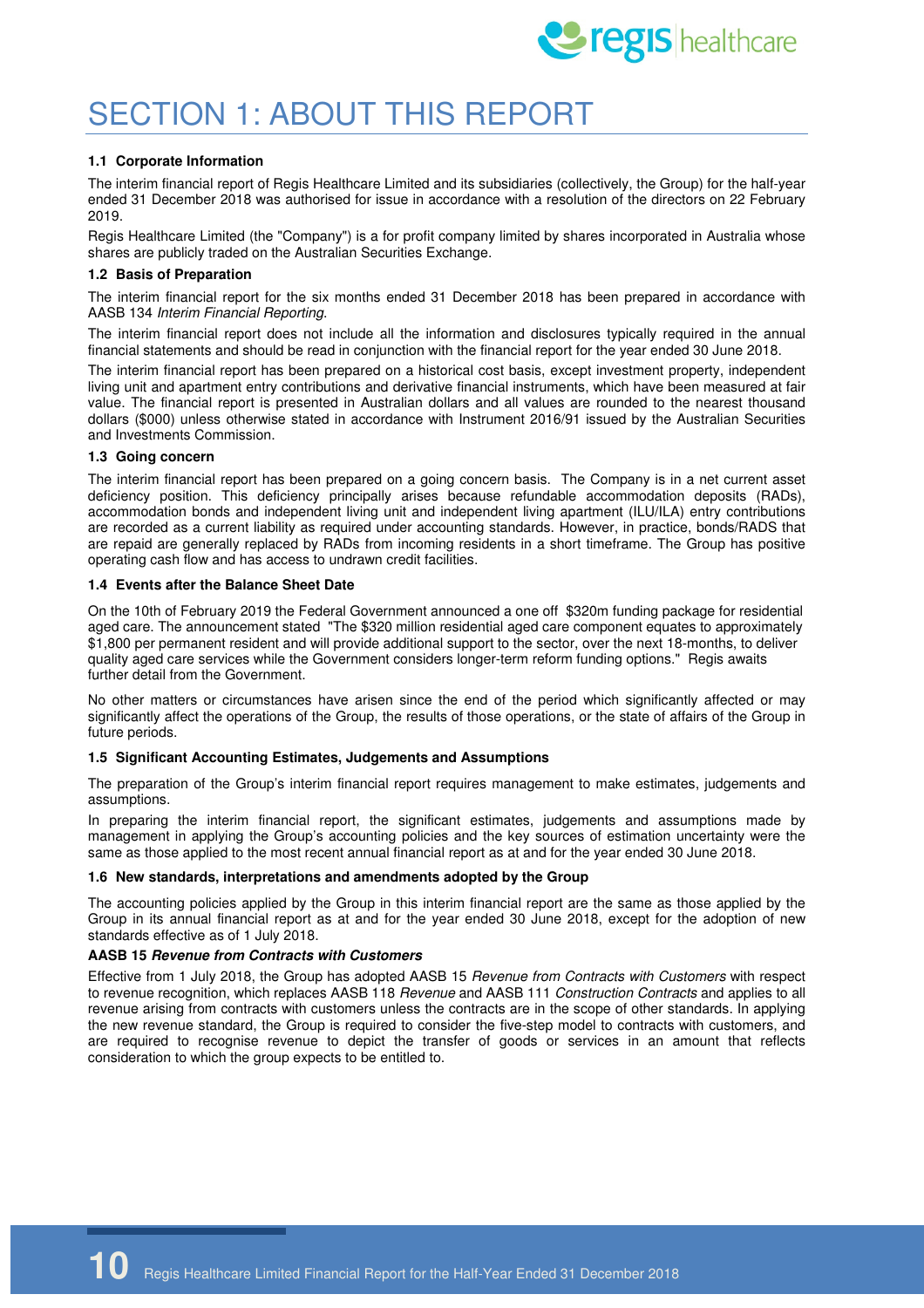

#### **AASB 15 Revenue from Contracts with Customers (continued)**

The Group has applied the modified retrospective method of adoption with the effect of initially applying this standard recognised at the date of its initial application (i.e. 1 July 2018). Accordingly, the information presented for 31 December 2017 and 30 June 2018 has not been restated – i.e. it is presented as previously reported under AASB 118 and related interpretations. The Group has elected to apply the modified retrospective method to all contracts at the date of initial application.

The below table provides a reconciliation of the amount by which each financial statement line item is affected in the current reporting period by the application of AASB 15.

|                                             | Half Year Ended 31 December 2018                                                           |          |        |  |  |
|---------------------------------------------|--------------------------------------------------------------------------------------------|----------|--------|--|--|
|                                             | Adjustment<br>1 July 2018<br>30 June 2018<br>opening balance<br>\$'000<br>\$'000<br>\$'000 |          |        |  |  |
| <b>Statement of Financial Position</b>      |                                                                                            |          |        |  |  |
| Trade and Other Payables - Deferred Revenue | 59.796                                                                                     | 3.108    | 62.904 |  |  |
| Deferred Tax Liability                      | 59,111                                                                                     | (932)    | 58,179 |  |  |
| <b>Retained Earnings</b>                    | 4.439                                                                                      | (2, 176) | 2,263  |  |  |

The Group discloses one reportable segment and has identified the following main revenue categories of this segment being residential aged care, home care and retirement living services. Revenue recognition criteria and the group's assessment of the impact of adoption of AASB 15 is set out below.

#### Aged care and home care

The Group recognises revenue from aged care and home care services over time as performance obligations are satisfied, which is as the services are rendered, primarily on a daily or monthly basis. Revenue arises from discretionary and non-discretionary services, as agreed in a single contract with the resident.

Prior to adoption of AASB 15, bond retention fees payable by an aged care resident were previously recognised over the period of tenure by an aged care resident of up to a maximum of five years, in line with the legislated period for charging such fees.

Under AASB 15, bond retention fees are recognised over the expected length of stay of a resident. The expected length of stay of a resident is estimated based on historical tenure data. The impact of applying AASB 15 resulted in an adjustment to retained earnings in the opening statement of financial position as at 1 July 2018, which is shown in the table above.

#### Retirement living

The Group recognises revenue from retirement living services over time as performance obligations are satisfied, which is as the services are rendered. Revenue arises from deferred management fees and short term rentals, as agreed in a single contract with the resident.

Revenue from deferred management fees is recognised over the expected length of stay of a resident. The expected length of stay of a resident is estimated based on historical tenure data, including industry data. The difference between revenue recognised and contractual deferred management fees earned is recognised as Deferred Revenue within Trade and Other Payables.

Revenue from short term rentals is recognised on a daily basis as services are provided.

No changes to revenue recognition were identified upon adoption of AASB 15.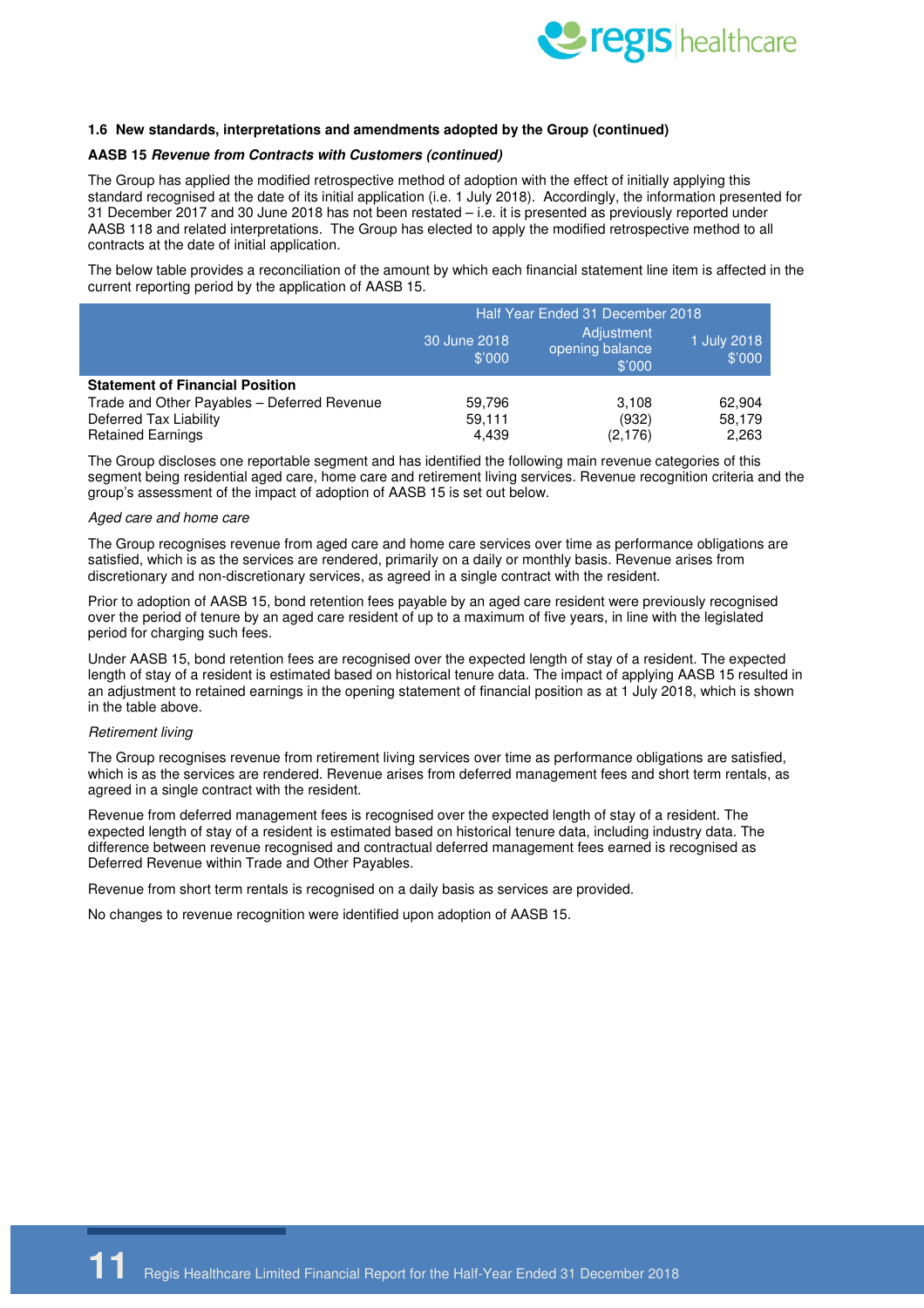

#### **AASB 15 Revenue from Contracts with Customers (continued)**

#### Nature of revenue and cash flows

Further detail on the nature of revenue and cash flows is included in the table below.

| Type of revenue                                | <b>Description</b>                                                                                                                                                                                                                                                                                                                                                                                                                                                                                                                                                                                                                                                                                                                                                                                | Type of services                              |
|------------------------------------------------|---------------------------------------------------------------------------------------------------------------------------------------------------------------------------------------------------------------------------------------------------------------------------------------------------------------------------------------------------------------------------------------------------------------------------------------------------------------------------------------------------------------------------------------------------------------------------------------------------------------------------------------------------------------------------------------------------------------------------------------------------------------------------------------------------|-----------------------------------------------|
| Government<br>revenue                          | Government revenue reflects the Group's entitlement to<br>revenue from the Australian Government based upon the<br>specific care and accommodation needs of the individual<br>residents. Government revenue comprises of basic subsidy<br>amounts calculated in accordance with the Aged Care Funding<br>Instrument ('ACFI'), accommodation supplements, funding for<br>short term 'respite' residents and other Government incomes.<br>Revenue is recognised over time as services are provided.<br>Funding claims are submitted / updated daily and Government<br>revenue is usually payable within approximately one month of<br>services having been performed. Government funding<br>received in advance of services being performed is included in<br>Fees received in advance in Note 4.2. | Aged care and home care                       |
| Resident basic<br>daily fee<br>revenue         | Residents are charged a basic daily fee as a contribution to the<br>provision of care and accommodation. The quantum of<br>resident basic daily fees is regulated by the Government and<br>typically increases in March and September each year.<br>Resident basic daily fee revenue is recognised over time as<br>services are provided. Residents are invoiced on a monthly<br>basis and are usually payable within 30 days.                                                                                                                                                                                                                                                                                                                                                                    | Aged care and home care                       |
| Other resident<br>revenue                      | Other resident revenue represents other fees charged to<br>residents in respect of care and accommodation services<br>provided by the Group and includes means tested care fees,<br>Daily Accommodation Payment (DAP) / Daily Accommodation<br>Contribution (DAC) revenue, additional services revenue and<br>other income. Other resident revenue is recognised over time<br>as services are provided. Residents are invoiced on a monthly<br>basis and are usually payable within 30 days.                                                                                                                                                                                                                                                                                                      | Aged care and home care                       |
| Deferred<br>management<br>fee (DMF)<br>revenue | DMF revenue represents a fee that is contractually deducted<br>from the ingoing contribution that is paid back to a resident<br>upon exit from a retirement village. DMF revenue is<br>recognised over the expected length of stay of a resident.                                                                                                                                                                                                                                                                                                                                                                                                                                                                                                                                                 | Retirement living                             |
| Other operating<br>revenue                     | Other operating revenue comprises rental income, aged care<br>bond retention amounts and other sundry revenue. Revenue is<br>recognised over time as services are provided. Residents are<br>typically invoiced on a monthly basis and are usually payable<br>within 30 days.                                                                                                                                                                                                                                                                                                                                                                                                                                                                                                                     | Aged care, home care and<br>retirement living |

#### **AASB 9 Financial Instruments**

Effective from 1 July 2018, the Group has adopted AASB 9 Financial Instruments, which replaces AASB 139 Financial Instruments: Recognition and Measurement. AASB 9 sets out requirements for recognising and measuring financial assets, financial liabilities and some contracts to buy or sell non-financial items.

The Group has applied the standard retrospectively except for hedge accounting and has taken an exemption not to restate comparative information for prior periods with respect to the classification and measurement (including impairment) requirements. Differences in the carrying amounts of financial assets and liabilities resulting from adoption of AASB 9 are recognised in retained earnings as at 1 July 2018. The information presented for 2018 does not generally reflect the requirements of AASB 9 but rather AASB 139.

Qualitative details of new significant accounting policies and the nature of the changes to previous accounting policies are set out below.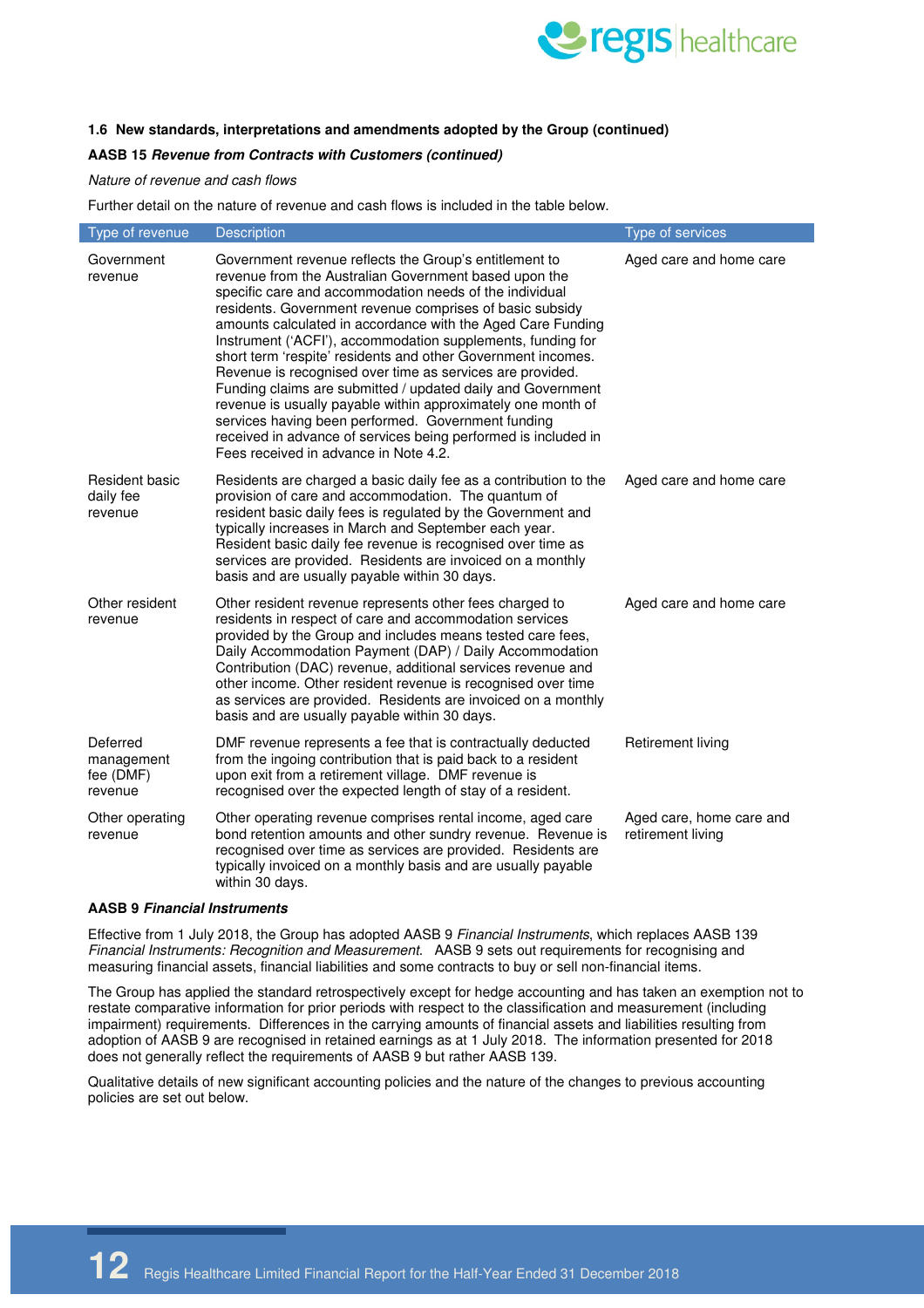

#### **AASB 9 Financial Instruments (continued)**

#### Classification and measurement of financial assets and financial liabilities

AASB 9 largely retains the existing requirements in AASB 139 for the classification and measurement of financial liabilities. However, it eliminates the previous AASB 139 categories for financial assets of held to maturity, loans and receivables and available for sale.

The adoption of AASB 9 has not had a significant effect on the Group's accounting policies related to financial liabilities and derivative financial instruments (for derivatives that are used as hedging instruments, see below). The impact of AASB 9 on the classification and measurement of financial assets is set out below.

Under AASB 9, on initial recognition, a financial asset is classified as measured at: amortised cost; Fair Value Through Other Comprehensive Income ('FVOCI') – debt investment; FVOCI – equity investment; or Fair Value Through Profit or Loss ('FVTPL'). The classification of financial assets under AASB 9 is generally based on the business model in which a financial asset is managed and its contractual cash flow characteristics. The determinations of the business model within which a financial asset is held have been made on the basis of the facts and circumstances that existed at the date of initial application.

A financial asset is measured at amortised cost if it meets both of the following conditions and is not designated as at FVTPL:

- it is held within a business model whose objective is to hold assets to collect contractual cash flows; and
- its contractual terms give rise on specified dates to cash flows that are solely payments of principal and interest on the principal amount outstanding.

Under AASB 9, all financial assets not classified as measured at amortised cost or FVOCI are measured at FVTPL. This includes all derivative financial assets. On initial recognition, the Group may irrevocably designate a financial asset that otherwise meets the requirements to be measured at amortised cost or at FVOCI as at FVTPL if doing so eliminates or significantly reduces an accounting mismatch that would otherwise arise.

Under AASB 9, derivatives embedded in contracts where the host is a financial asset in the scope of the standard are never separated. Instead, the financial instrument as a whole is assessed for classification based on their contractual terms and the Group's business model.

A financial asset (unless it is a trade receivable without a significant financing component that is initially measured at the transaction price) is initially measured at fair value.

The following accounting policies apply to the subsequent measurement of the Group's financial assets:

| Measurement category                         | Accounting policy                                                                                                                                                                                                                                                                                          |
|----------------------------------------------|------------------------------------------------------------------------------------------------------------------------------------------------------------------------------------------------------------------------------------------------------------------------------------------------------------|
| Financial assets<br>at FVTPL                 | These assets are subsequently measured at fair value. See below for derivatives<br>designated as hedging instruments.                                                                                                                                                                                      |
| <b>Financial assets</b><br>at amortised cost | These assets are subsequently measured at amortised cost using the effective interest<br>method. The amortised cost is reduced by impairment losses (see below). Interest<br>income and impairment are recognised in profit or loss. Any gain or loss on<br>derecognition is recognised in profit or loss. |

The following table below explains the original measurement categories under AASB 139 and the new measurement categories under AASB 9 for each class of the Group's financial assets as at 1 July 2018.

| <b>Financial asset</b>               | Original classification under AASB<br>139 | New classification under AASB 9  |
|--------------------------------------|-------------------------------------------|----------------------------------|
| Cash and cash equivalents            | Loans and receivables                     | Amortised cost                   |
| Trade and other receivables          | Loans and receivables                     | Amortised cost                   |
| Interest rate swaps used for hedging | Fair value – hedging instruments          | Fair value – hedging instruments |

The effect of adopting AASB 9 on the carrying values of the Group's financial assets was not significant.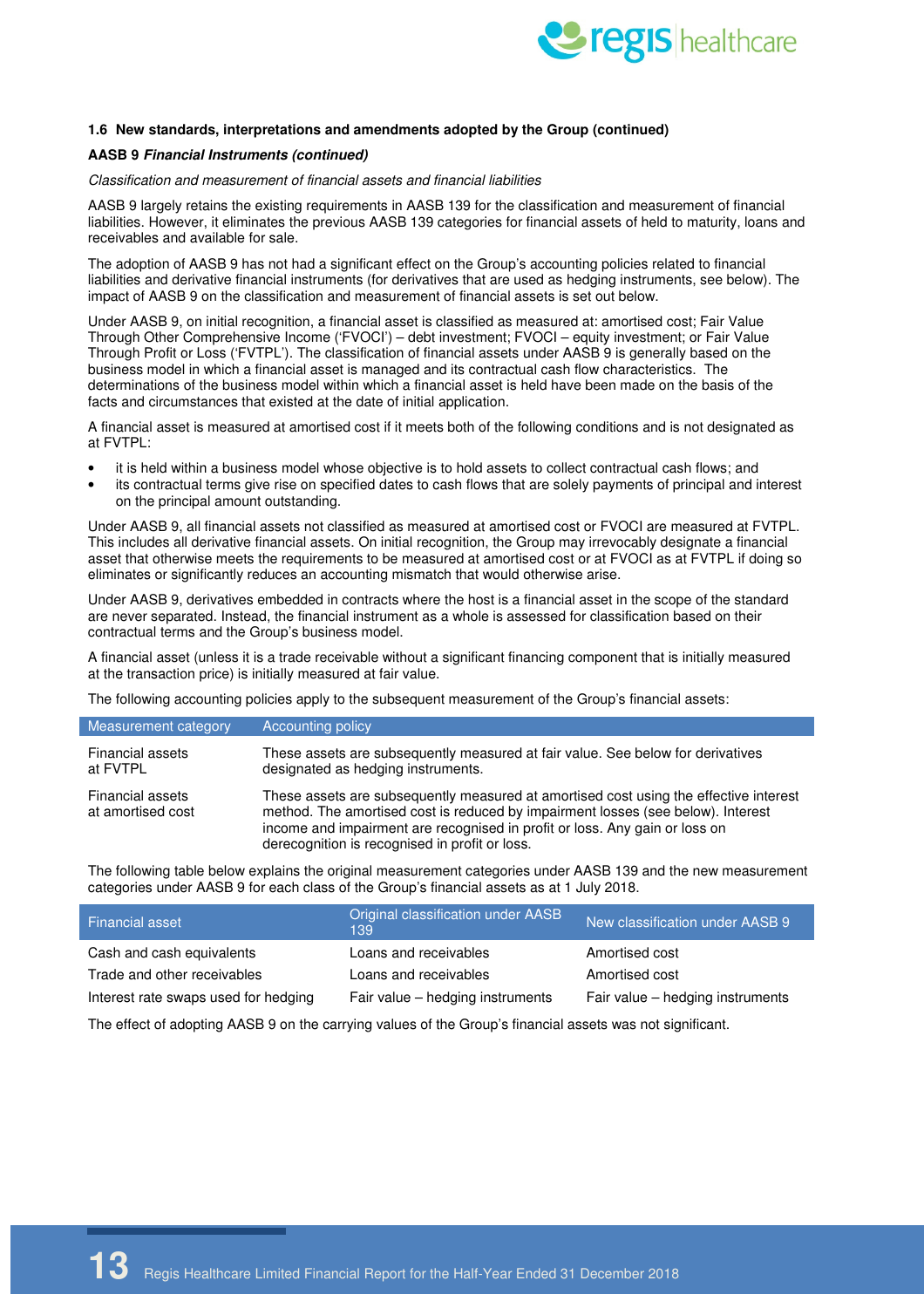

#### **AASB 9 Financial Instruments (continued)**

#### Impairment of financial assets

AASB 9 replaces the 'incurred loss' model in AASB 139 with an 'expected credit loss' (ECL) model. The new impairment model applies to financial assets measured at amortised cost. ECLs are based on the difference between the contractual cash flows due and the cash flows the Group expects to receive. Any shortfall is discounted at an approximation to the asset's original effective interest rate. The Group applies AASB 9's simplified approach to measure ECLs which uses a lifetime expected loss allowance for all trade receivables.

The transitional impact upon initial adoption of AASB 9 as at 1 July 2018 was to:

- decrease trade and other receivables by \$0.3m;
- decrease net deferred tax liabilities by \$0.1m; and
- decrease retained earnings by \$0.2m.

The Group's financial assets at amortised cost consist of cash and cash equivalents and trade receivables.

To measure the ECLs, trade receivables have been grouped based on shared credit risk characteristics and the days past due. The Group has established a provision policy based on historical credit loss experience, adjusted for forward looking factors specific to the debtors and the overall economic environment.

#### Hedge accounting

The Group has elected to adopt the general hedge accounting model in AASB 9. This requires the Group to ensure that hedge accounting relationships are aligned with its risk management objective and strategy and to apply a more qualitative and forward-looking approach to assessing hedge effectiveness. At the date of initial application of AASB 9, the Group's existing hedge relationships were eligible to be treated as continuing hedge relationships.

The fair values of interest rate swap contracts are determined by reference to market values for similar instruments. The Group designates interest rate swaps as cash flow hedge relationships. The effective portion of changes in the fair value of these derivatives is recognised in equity. The gain or loss relating to the ineffective portion is recognised immediately in profit or loss.

Amounts accumulated in equity are transferred to profit or loss in the periods when the hedged item affects profit or loss. When a hedging instrument expires or is sold, or when a hedge no longer meets the criteria for hedge accounting, any cumulative gain or loss existing in equity at that time remains in equity and is recognised when the forecast transaction is ultimately recognised in profit or loss. When a forecast transaction is no longer expected to occur, the cumulative gain or loss that was reported in equity is immediately transferred to profit or loss.

#### **1.7 New standards, interpretations and amendments issued but not yet effective**

The Group has not early adopted any standard, interpretation or amendment that has been issued but is not yet effective.

#### **AASB 16 Leases**

Contractual arrangements relating to the provision of aged care and retirement living accommodation

The Group has evaluated its contractual arrangements relating to the provision of aged care and retirement living accommodation and has determined that such arrangements are an operating lease pursuant to AASB 16 Leases.

The accounting treatment for residential aged care accommodation arrangements where residents have elected to pay a Daily Accommodation Payment (DAP) is not expected to change upon adopting AASB 16, except for classification of related revenue as lease income.

For residential aged care accommodation arrangements where the resident has elected to pay a Refundable Accommodation Deposit (RAD) or Bond, the Group receives a financing benefit in the form of an interest free loan. Adoption of AASB 16 requires recognition of interest expense (to impute an interest charge on RADs and Bonds) and, correspondingly, lease revenue (to reflect the interest free loan financing benefit received) with no net impact on profit or loss.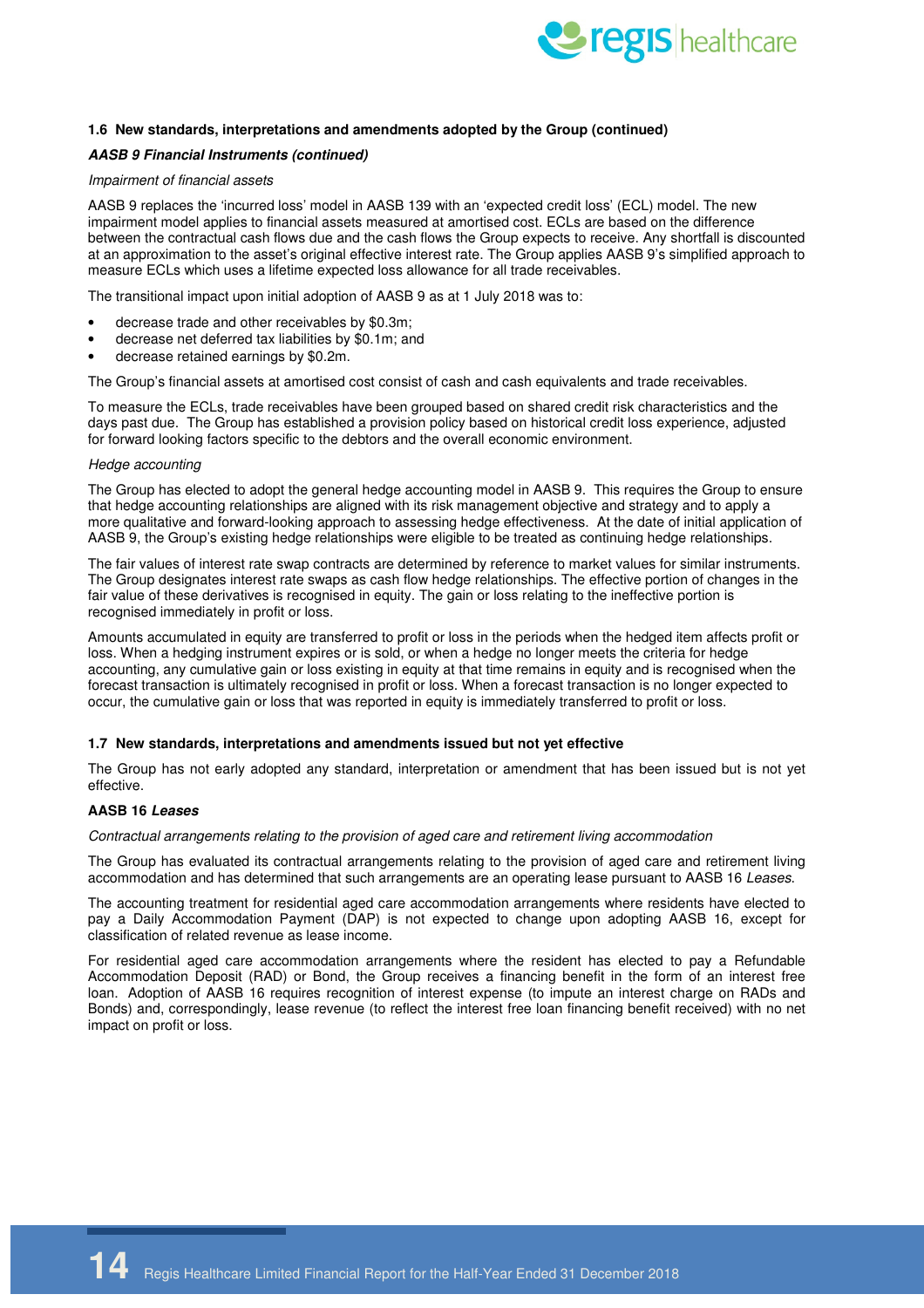

#### **1.7 New standards, interpretations and amendments issued but not yet effective (continued)**

#### **AASB 16 Leases (continued)**

#### Contractual arrangements relating to the provision of aged care and retirement living accommodation (continued)

Further consideration is being given to the rate to be used for the purposes of measuring interest expense and lease revenue. For illustrative purposes, had AASB 16 been applied to the six-month period ended 31 December 2018, assuming:

- an average RAD / Bond balance of \$981m; and
- the rate adopted was equal to the current Maximum Permissible Interest Rate (MPIR) of 5.96%, which is a Government set interest rate used to calculate the Daily Accommodation Payment to applicable residents

the Group's Statement of Profit or Loss and Other Comprehensive Income would have presented an additional \$29m of Finance costs (i.e. interest expense) and Other income (i.e. lease income) respectively with \$nil impact to net profit for the period.

#### Contractual arrangements relating to lease of office premises and other capital leases

The Group is in the process of evaluating its contractual arrangements relating to the lease of office premises and other capital leases. Depending on the Group's contractual arrangements in place when the standard becomes effective, the standard will impact on the Group's financial position as the Group will recognise a right-of-use asset and a corresponding liability in respect of its operating leases. Currently, the Group is performing an assessment to identify the financial impact of applying the new standard.

The application date of AASB 16 for the Group is 1 July 2019.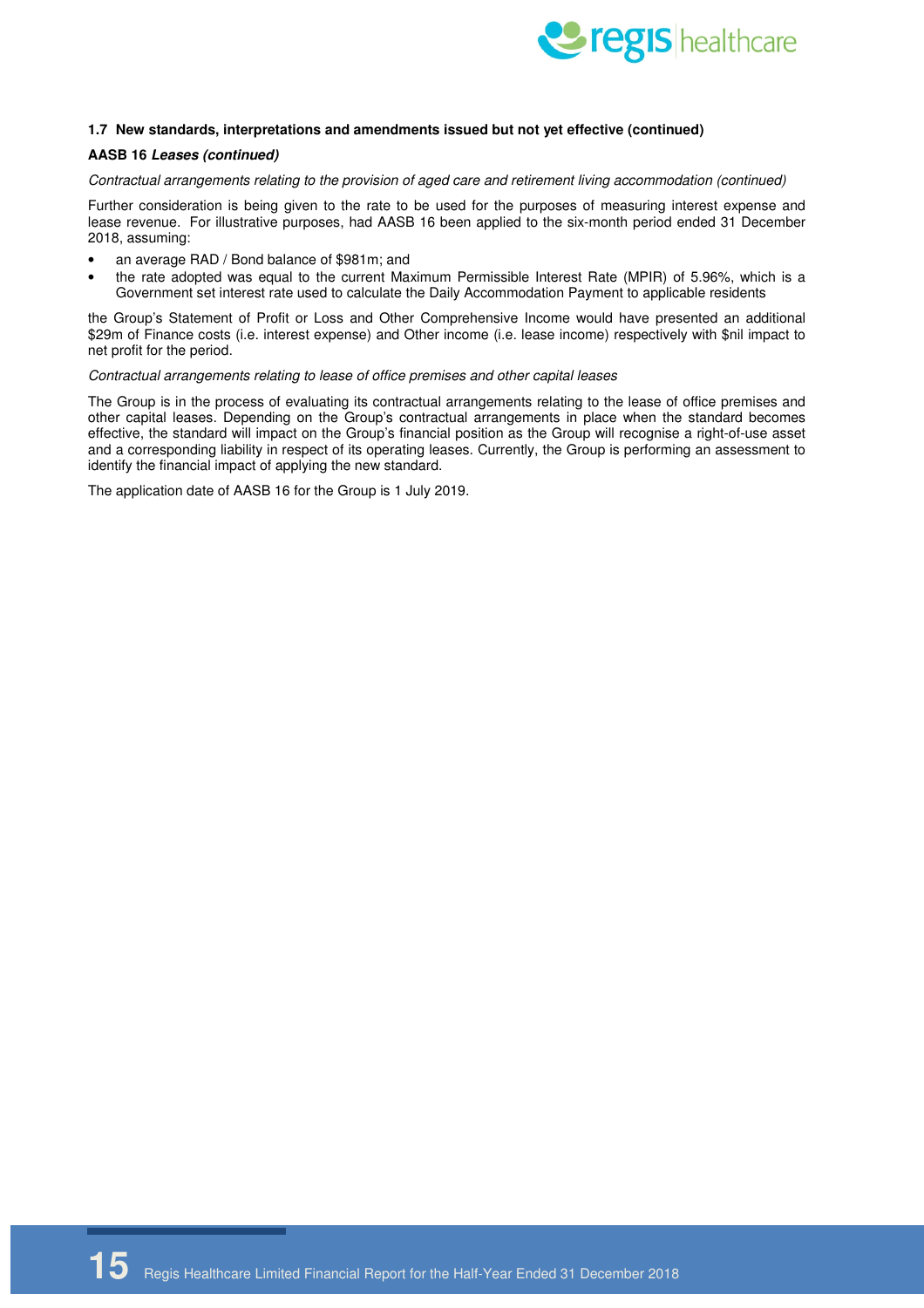

# SECTION 2: CURRENT PERFORMANCE

#### **2.1 Revenue and Other Income**

|                                             | 31 DEC 2018 | 31 DEC 2017 |
|---------------------------------------------|-------------|-------------|
|                                             | \$'000      | \$'000      |
| Revenue by nature and source of funding     |             |             |
| Government funding                          | 222,615     | 207,280     |
| Resident basic daily fee revenue            | 55,603      | 51,100      |
| Other resident revenue                      | 34,381      | 32,763      |
| Other revenue                               | 4.406       | 3,638       |
| Sub-total                                   | 317,005     | 294,781     |
| Deferred management fee revenue             | 1,117       | 903         |
| Interest                                    | 106         | 239         |
| <b>Total revenue</b>                        | 318,228     | 295,923     |
|                                             |             |             |
| Other income                                |             |             |
| Change in fair value of investment property | 1,692       | 1,077       |
| <b>Total other income</b>                   | 1,692       | 1,077       |

#### **2.2 Finance Costs**

|                                             | 31 DEC 2018 | 31 DEC 2017 |
|---------------------------------------------|-------------|-------------|
|                                             | \$'000      | \$'000      |
| <b>Finance costs</b>                        |             |             |
| Interest expense: Bank loans and overdrafts | 6,671       | 4,716       |
| Interest on refundable RADs                 | 1.946       | 2,037       |
| Other                                       | 625         | 526         |
| Total finance costs                         | 9.242       | 7,279       |
| Less borrowing costs capitalised            | (3, 187)    | (3, 150)    |
| <b>Total finance costs expensed</b>         | 6,055       | 4,129       |

#### **2.3 Income Tax**

A reconciliation of tax expense to the accounting profit multiplied by Australia's domestic company tax rate is as follows:

|                                                                | 31 DEC 2018 | 31 DEC 2017    |
|----------------------------------------------------------------|-------------|----------------|
|                                                                | \$'000      | $$^{\circ}000$ |
| Accounting profit before income tax                            | 34.018      | 39,814         |
| At the statutory income tax rate of 30% (2017: 30%)            | 10.205      | 11.944         |
| Adjustments in respect of current income tax of previous years | (30)        | 3              |
| Relating to origination and reversal of temporary differences  | (611)       |                |
| Other (non-assessable income)/non-deductible expenses          | 55          | (8)            |
| Income tax expense reported in profit or loss                  | 9.619       | 11,939         |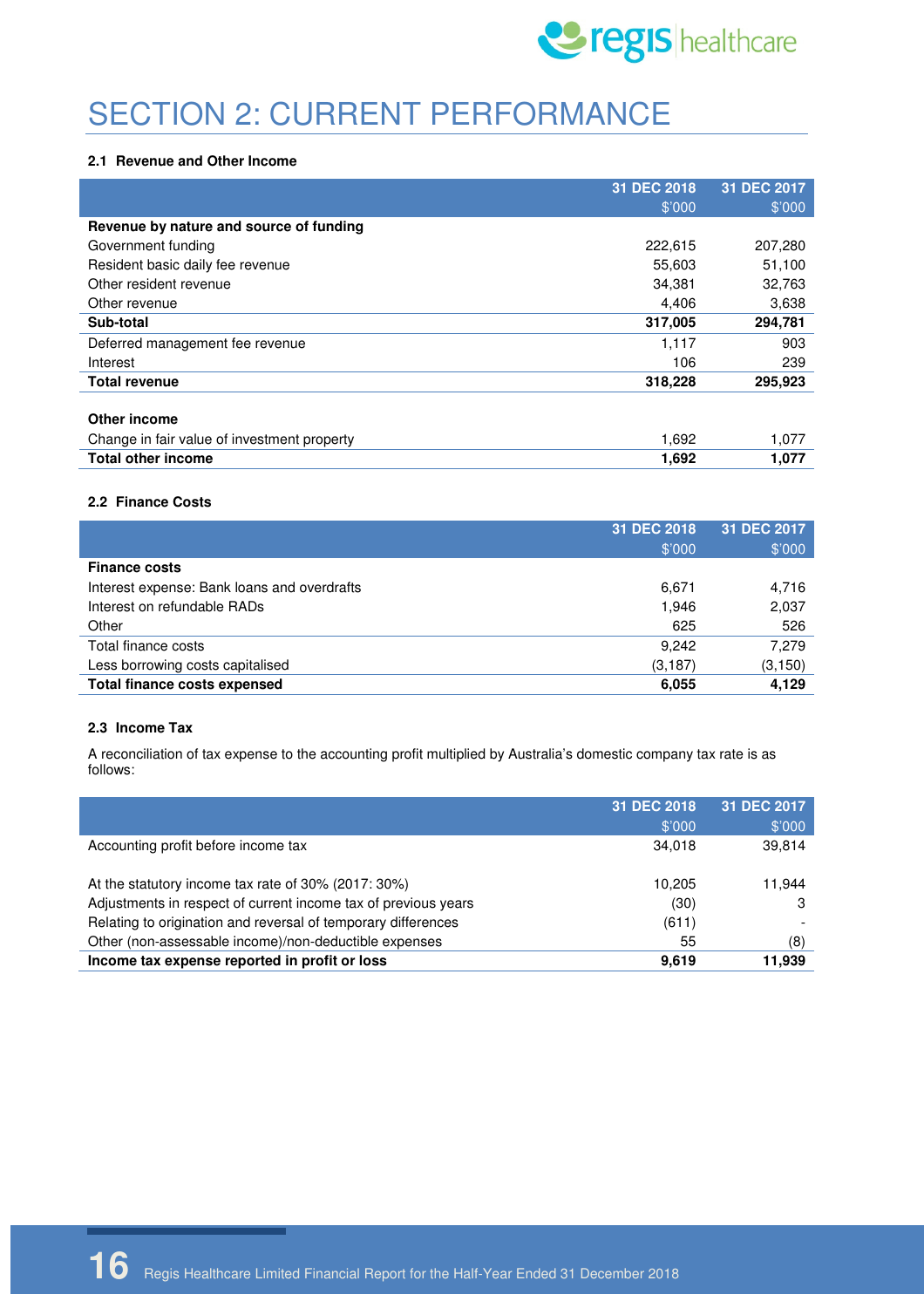

#### **2.4 Segment Information**

The Group's principal activity during the year was the provision of residential aged care services.

Executive management monitors the operating results of the following geographical locations separately for the purpose of making decisions about resource allocation and segment performance:

- Queensland / Northern Territory
- New South Wales
- Victoria / South Australia / Tasmania
- Western Australia

These operating segments have been aggregated into one reportable segment, which includes all activities and operating results of the Group, as they each have similar economic characteristics and similar expected growth rates.

Executive management primarily uses a measure of normalised earnings before interest, tax, depreciation and amortisation (EBITDA) to assess the Group's performance. Normalised EBITDA excludes the effect of significant items of income and expenditure that may have an impact on quality of earnings.

#### **Reconciliation of normalised EBITDA to profit before tax**

|                          | <b>31 DEC</b> | <b>31 DEC</b> |
|--------------------------|---------------|---------------|
|                          | 2018          | 2017          |
|                          | \$'000        | \$'000        |
| <b>Normalised EBITDA</b> | 56,749        | 60,976        |
| Depreciation             | (16, 344)     | (13,987)      |
| Other expenses           | (438)         | (3,285)       |
| Finance income           | 106           | 239           |
| Finance costs            | (6,055)       | (4, 129)      |
| Profit before income tax | 34,018        | 39,814        |

#### **2.5 Earnings per Share**

Basic earnings per share is calculated by dividing the profit for the half year attributable to ordinary equity holders of the Company by the weighted average number of ordinary shares outstanding during the half year. The diluted earnings per share calculation reflects the dilutive effect of employee Performance Rights.

|                                                                        | 31 DEC 18        | 31 DEC 17        |
|------------------------------------------------------------------------|------------------|------------------|
|                                                                        | \$'000           | \$'000           |
| Profit attributable to ordinary equity holders of the Company          | 24,399           | 27,875           |
|                                                                        | <b>31 DEC18</b>  | <b>31 DEC17</b>  |
|                                                                        | <b>THOUSANDS</b> | <b>THOUSANDS</b> |
| Weighted average number of ordinary shares used in the calculation of: |                  |                  |
| Basic earnings per share                                               | 300,596          | 300,449          |
| Adjustment for effect of share based payment arrangements              | 311              | 306              |
| Diluted earnings per share                                             | 300,907          | 300,755          |
|                                                                        |                  |                  |

|                            |            | 31 DEC 18 31 DEC 17 |
|----------------------------|------------|---------------------|
|                            | <b>CDS</b> | CDS                 |
| Basic earnings per share   | 8.12       | 9.28                |
| Diluted earnings per share | 8.11       | 9.27                |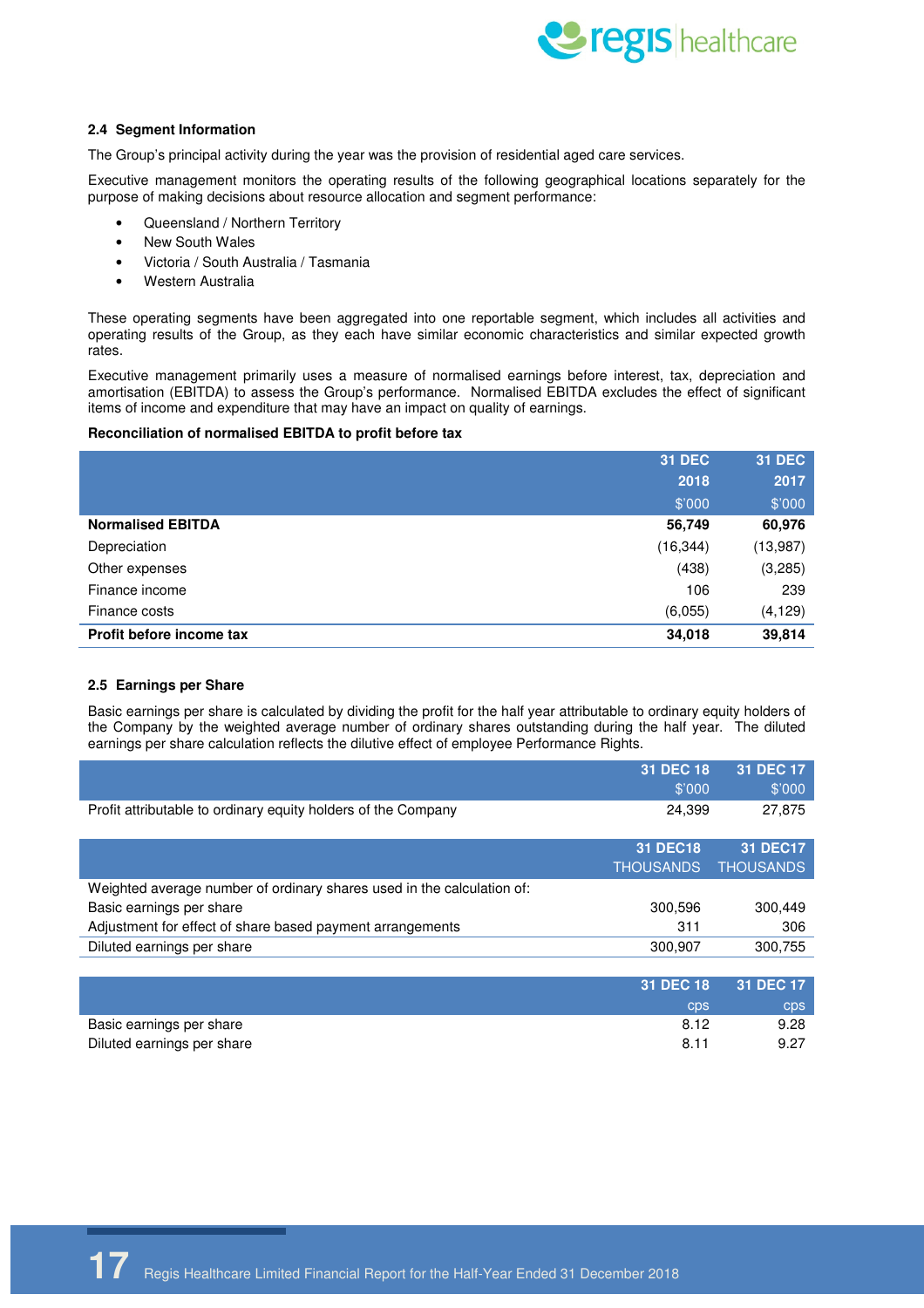

### SECTION 3: ASSETS AND GROWTH

### **3.1 Property, Plant and Equipment**

|                                           | <b>LAND &amp;</b><br><b>BUILDINGS</b> | <b>PLANT &amp;</b><br><b>MACHINERY</b> | <b>MOTOR</b><br><b>VEHICLES</b> | <b>FIXTURES &amp;</b><br><b>FITTINGS</b> | <b>LEASEHOLD</b><br><b>IMPROVEMENTS</b> | <b>WORK IN</b><br><b>PROGRESS</b> | <b>TOTAL</b> |
|-------------------------------------------|---------------------------------------|----------------------------------------|---------------------------------|------------------------------------------|-----------------------------------------|-----------------------------------|--------------|
|                                           | \$'000                                | \$'000                                 | \$'000                          | \$'000                                   | \$'000                                  | \$'000                            | \$'000       |
| Cost at 30 June 2018                      | 861,264                               | 235,726                                | 1,046                           | 64,417                                   | 38                                      | 183,592                           | 1,346,083    |
| Accumulated depreciation and impairment   | (97, 303)                             | (99, 560)                              | (781)                           | (21, 320)                                | (17)                                    |                                   | (218,981)    |
| Carrying amount at 30 June 2018           | 763,961                               | 136,166                                | 265                             | 43,097                                   | 21                                      | 183,592                           | 1,127,102    |
| <b>Reconciliation of carrying amounts</b> |                                       |                                        |                                 |                                          |                                         |                                   |              |
| Carrying amount at 1 July 2017            | 612,071                               | 101,557                                | 307                             | 33,737                                   | 20                                      | 179,623                           | 927,315      |
| Additions                                 |                                       | 16,317                                 |                                 | 4,202                                    |                                         | 186,963                           | 207,482      |
| Transfers from work in progress           | 142,096                               | 30,490                                 |                                 | 7,566                                    | $\overline{c}$                          | (180, 154)                        |              |
| Transfers to investment property          |                                       |                                        |                                 |                                          |                                         | (2,840)                           | (2,840)      |
| <b>Disposals</b>                          |                                       |                                        | (26)                            |                                          |                                         |                                   | (26)         |
| Acquisition of businesses                 | 21,302                                | 1,094                                  | 41                              | 316                                      |                                         |                                   | 22,753       |
| Depreciation expense                      | (11,508)                              | (13, 292)                              | (57)                            | (2, 724)                                 | (1)                                     |                                   | (27, 582)    |
| Carrying amount at 30 June 2018           | 763.961                               | 136,166                                | 265                             | 43,097                                   | 21                                      | 183,592                           | 1,127,102    |
| Cost at 31 December 2018                  | 987,910                               | 266,140                                | 1,049                           | 69,945                                   | 38                                      | 52,639                            | 1,377,721    |
| Accumulated depreciation and impairment   | (103, 625)                            | (107,970)                              | (809)                           | (22,903)                                 | (18)                                    |                                   | (235, 325)   |
| Carrying amount at 31 December 2018       | 884,285                               | 158,170                                | 240                             | 47,042                                   | 20                                      | 52,639                            | 1,142,396    |
| <b>Reconciliation of carrying amounts</b> |                                       |                                        |                                 |                                          |                                         |                                   |              |
| Carrying amount at 1 July 2018            | 763,961                               | 136,166                                | 265                             | 43,097                                   | 21                                      | 183,592                           | 1,127,102    |
| Additions                                 | 72                                    | 4,436                                  | 3                               | 1,104                                    |                                         | 26,023                            | 31,638       |
| Transfers from work in progress           | 126,574                               | 25,978                                 |                                 | 4,424                                    |                                         | (156, 976)                        |              |
| Depreciation expense                      | (6,322)                               | (8, 410)                               | (28)                            | (1,583)                                  | (1)                                     |                                   | (16, 344)    |
| Carrying amount at 31 December 2018       | 884,285                               | 158,170                                | 240                             | 47,042                                   | 20                                      | 52,639                            | 1,142,396    |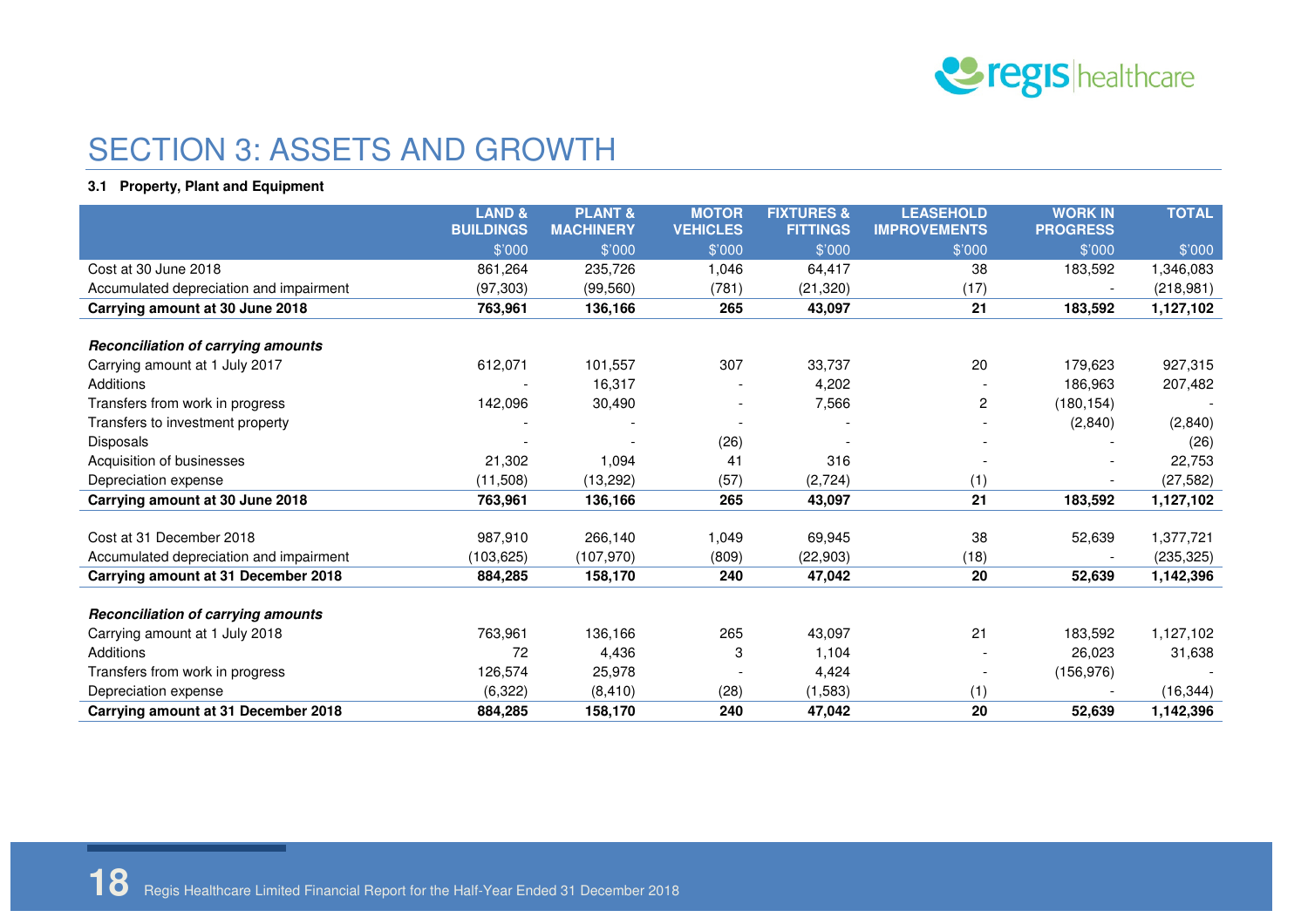

#### **3.2 Investment Property**

|                                              | <b>31 DEC</b><br>2018<br>\$'000 | <b>30 JUN</b><br>2018<br>\$'000 |
|----------------------------------------------|---------------------------------|---------------------------------|
| <b>Reconciliation of carrying amounts</b>    |                                 |                                 |
| Carrying amount at 1 July                    | 129.049                         | 115,034                         |
| Acquisitions from business combinations      |                                 | 782                             |
| Transfers from property, plant and equipment |                                 | 2,840                           |
| Additions                                    | 1.621                           | 9,316                           |
| Change in fair value                         | 1.692                           | 1,077                           |
| Carrying amount at 31 December               | 132.362                         | 129,049                         |

Investment property relates to interests in retirement villages (comprising independent living units and apartments) and retirement village development sites.

Investment property is initially measured at cost, including transaction costs and subsequently at fair value with any change therein recognised in the statement of profit or loss. After initial recognition, investment property is measured at fair value at the date of revaluation. Any gain or loss arising from a change in the fair value of investment property is recognised in profit or loss for the period in which it arises. In addition, the tax base of the investment property is measured on the assumption that the carrying amount of the investment property will be recovered entirely through sale, rather than through use.

#### **Measurement of fair values**

#### **Retirement villages**

Fair value of retirement villages has been determined by using a discounted cash flow valuation methodology. These valuations are based on projected cash flows using current resident contracts and current available market data for similar retirement units / properties.

Retirement villages are classified as Level 3 in the fair value hierarchy. This means that key assumptions used in their valuation are not directly observable.

Key assumptions used in the fair value assessments are:

- Discount rates of between 14% to 18% (30 June 2018: 14% and 18%)
- Property price growth rates of between 0.5% and 3.25% in the medium term and 2.0% and 3.25% in the long term (30 June 2018: 0.5% and 3.25% in the medium term and 2.0% and 3.25% in the long term)
- The average tenure period of residents of 10 years (30 June 2018: 10 years)

Increasing the assumptions made about property price growth rates would increase the fair value of the retirement villages (and vice-versa). Increasing the assumptions made about discount rates and average tenure periods would reduce the fair value of the retirement villages (and vice-versa).

#### **Retirement village development sites**

Development sites contain vacant land and existing retirement villages that are nearing the end of their useful life and are valued on the basis of vacant possession for redevelopment, which is consistent with their highest and best use.

Fair value has been determined based on external valuations performed by an independent appraiser with a recognised professional qualification and recent experience in the location and category of property being valued. Fair value of development sites was determined with regard to recent market transactions of similar properties in similar locations to the Group's development sites and discounted cash flows.

Development sites are also classified as level 3 in the fair value hierarchy.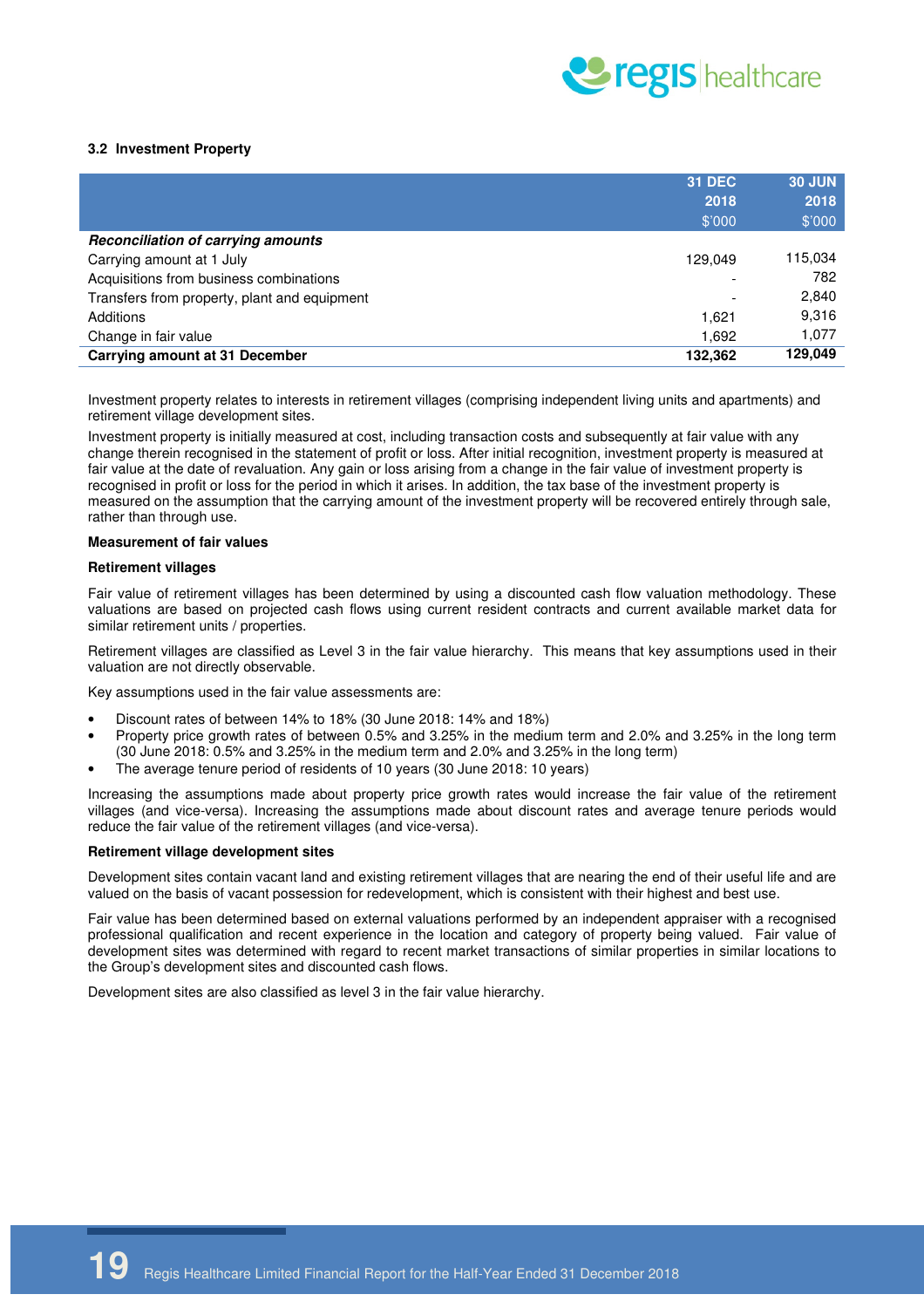

# SECTION 4: OPERATING ASSETS & LIABILITIES

#### **4.1 Cash and Cash Equivalents**

|                                                                                  | <b>31 DEC</b><br>2018 | <b>31 DEC</b><br>2017 |
|----------------------------------------------------------------------------------|-----------------------|-----------------------|
|                                                                                  | \$'000                | \$'000                |
| Reconciliation of the net profit after tax to the net cash flows from operations |                       |                       |
| Net profit                                                                       | 24,399                | 27,875                |
| <b>Non-Cash items</b>                                                            |                       |                       |
| Depreciation of non-current assets                                               | 16,344                | 13,987                |
| RAD/bond retention and deferred management fee income                            | (2,928)               | (4,693)               |
| Other non-cash items                                                             | (1, 177)              | (507)                 |
| <b>Changes in assets and liabilities</b>                                         |                       |                       |
| (Increase)/decrease in trade and other receivables                               | (536)                 | 753                   |
| (Increase)/decrease in inventory                                                 | (44)                  | (65)                  |
| (Increase)/decrease in other current assets and other financial assets           | (2,783)               | (673)                 |
| (Increase)/decrease in deferred taxes                                            | 3,389                 | 1,801                 |
| (Increase)/decrease in income tax receivable                                     | (1,590)               | (3, 475)              |
| (Decrease)/increase in trade and other payables                                  | 36,619                | 31,761                |
| (Decrease)/increase in RADs, accommodation bonds and ILU/ILA entry contributions | 72,067                | 23,205                |
| (Decrease)/increase in provisions                                                | 1,739                 | 1,316                 |
| Net cash flow from operating activities                                          | 145,499               | 91,285                |
|                                                                                  |                       |                       |
| <b>Reconciliation of cash</b>                                                    |                       |                       |
| Cash at bank                                                                     | 35,407                | 45,639                |
| Cash on hand                                                                     | 198                   | 125                   |
| <b>Total Cash and cash equivalents</b>                                           | 35,605                | 45,764                |
|                                                                                  |                       |                       |

### **4.2 Trade and Other Payables**

|                                |        | 31 DEC 2018 30 JUN 2018 |
|--------------------------------|--------|-------------------------|
|                                | \$'000 | \$'000                  |
| Trade payables                 | 10.375 | 13,000                  |
| Other payables                 | 32,123 | 39,050                  |
| Deferred revenue               | 7,607  | 4,520                   |
| Fees received in advance       | 40.074 | 3.226                   |
| Total trade and other payables | 90,179 | 59,796                  |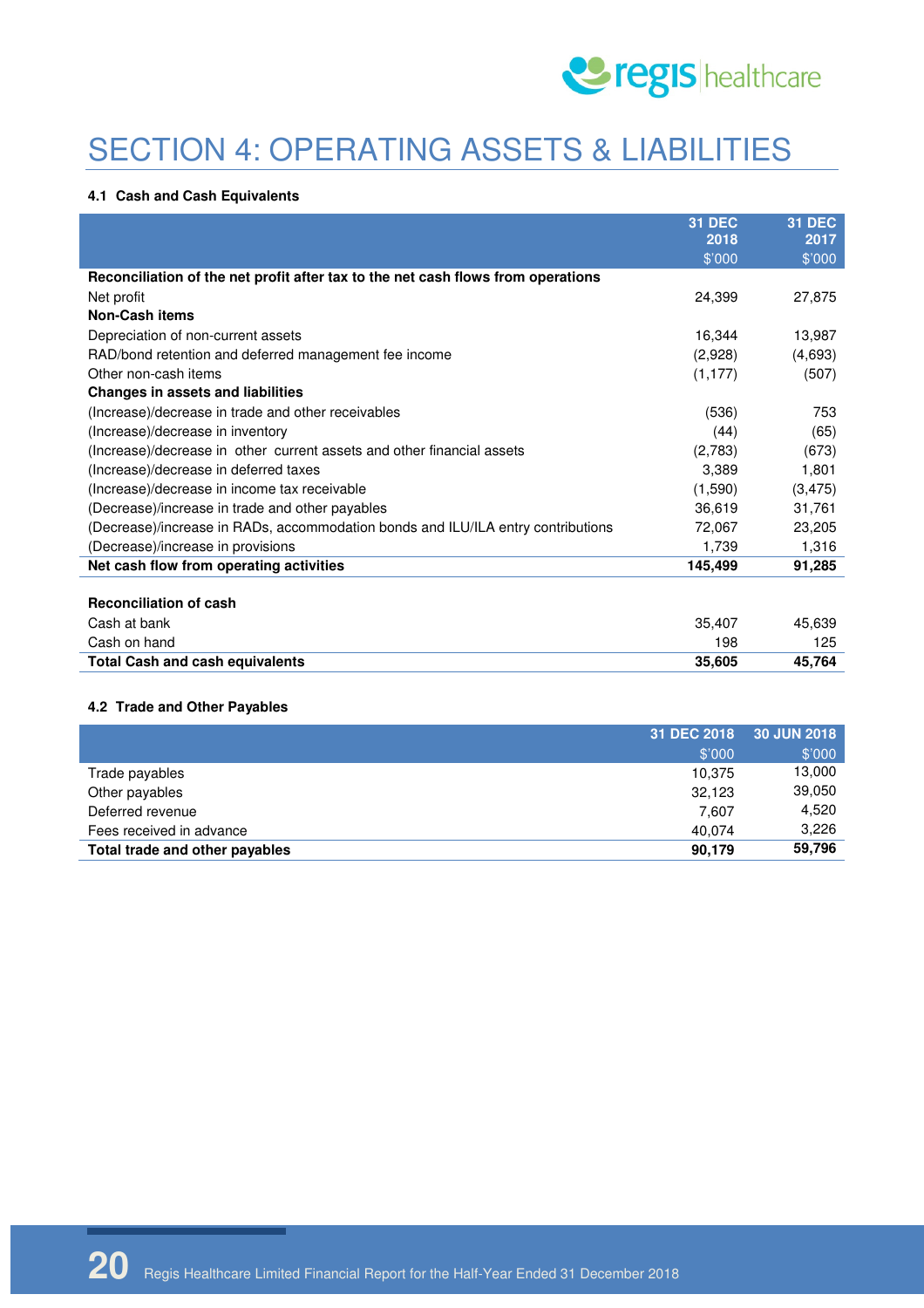

# SECTION 5: CAPITAL STRUCTURE & FINANCING

#### **5.1 Other Financial Assets and Liabilities**

|                                                                     | 31 DEC 2018 | 30 JUN 2018 |
|---------------------------------------------------------------------|-------------|-------------|
|                                                                     | \$'000      | \$'000      |
| Interest rate swaps                                                 | 86          | 147         |
| <b>Total other financial assets</b>                                 | 86          | 147         |
|                                                                     |             |             |
| Refundable accommodation deposits (RADs)                            | 1,016,172   | 945.152     |
| Independent living unit and apartment (ILU/ILA) entry contributions | 42.205      | 44.086      |
| <b>Total other financial liabilities</b>                            | 1,058,377   | 989,238     |

#### **Interest rate swaps**

Details of the Group's accounting policy are disclosed in Note 1.6.

#### **Refundable accommodation deposits (RADs)**

A refundable accommodation deposit (RAD) is a non-interest bearing deposit paid or payable to an Approved Provider by a resident for the resident's accommodation in an aged care facility. Prior to 1 July 2014, lump sum refundable accommodation deposits were referred to as accommodation bonds.

RADs are recognised initially at fair value and subsequently measured at amortised cost using the effective interest rate method. Due to the short term nature of RADs, their carrying value is assumed to approximate their fair value.

Prior to 1 July 2014, accommodation bonds were not payable by residents paying a high care accommodation payment. From 1 July 2014, under the Living Longer Living Better reforms, residents can choose to pay a full lump sum (RAD), a regular rental-type payment called a 'daily accommodation payment' (DAP), or a combination of both.

Accommodation bond balances are reduced by annual retention fees charged in accordance with the Aged Care Act, 1997. However, retention fees are not applicable post 1 July 2014 for RADs.

RAD refunds are guaranteed by the Federal Government under the prudential standards legislation.

Providers are required to have sufficient liquidity to ensure they can refund RAD balances as they fall due in the following twelve months. Providers are also required to implement and maintain a liquidity management strategy.

As there is no unconditional right to defer payment for 12 months, RAD liabilities are recorded as current liabilities.

The RAD liability is spread across a large portion of the resident population and therefore the repayment of individual balances that make up the current balance will be dependent upon the actual tenure of individual residents. Tenure can be more than ten years but averages approximately three years. Usually (but not always), when an existing RAD is repaid it is replaced by a new RAD from an incoming resident.

#### **Independent living unit and apartment (ILU/ILA) entry contributions**

Entry contributions relate to independent living unit and apartment residents. ILU/ILA entry contributions are non interest bearing and are recognised at fair value through profit and loss with resulting fair value adjustments recognised in profit or loss. Fair value is the amount payable on demand and is measured at the principal amount plus the residents' share of any increases in the market value of the occupied ILU/ILAs (for contracts that contain a capital gain share clause) less deferred management fees contractually accruing up to reporting date. Sensitivity analyses on reasonably plausible changes to market value do not significantly affect fair value.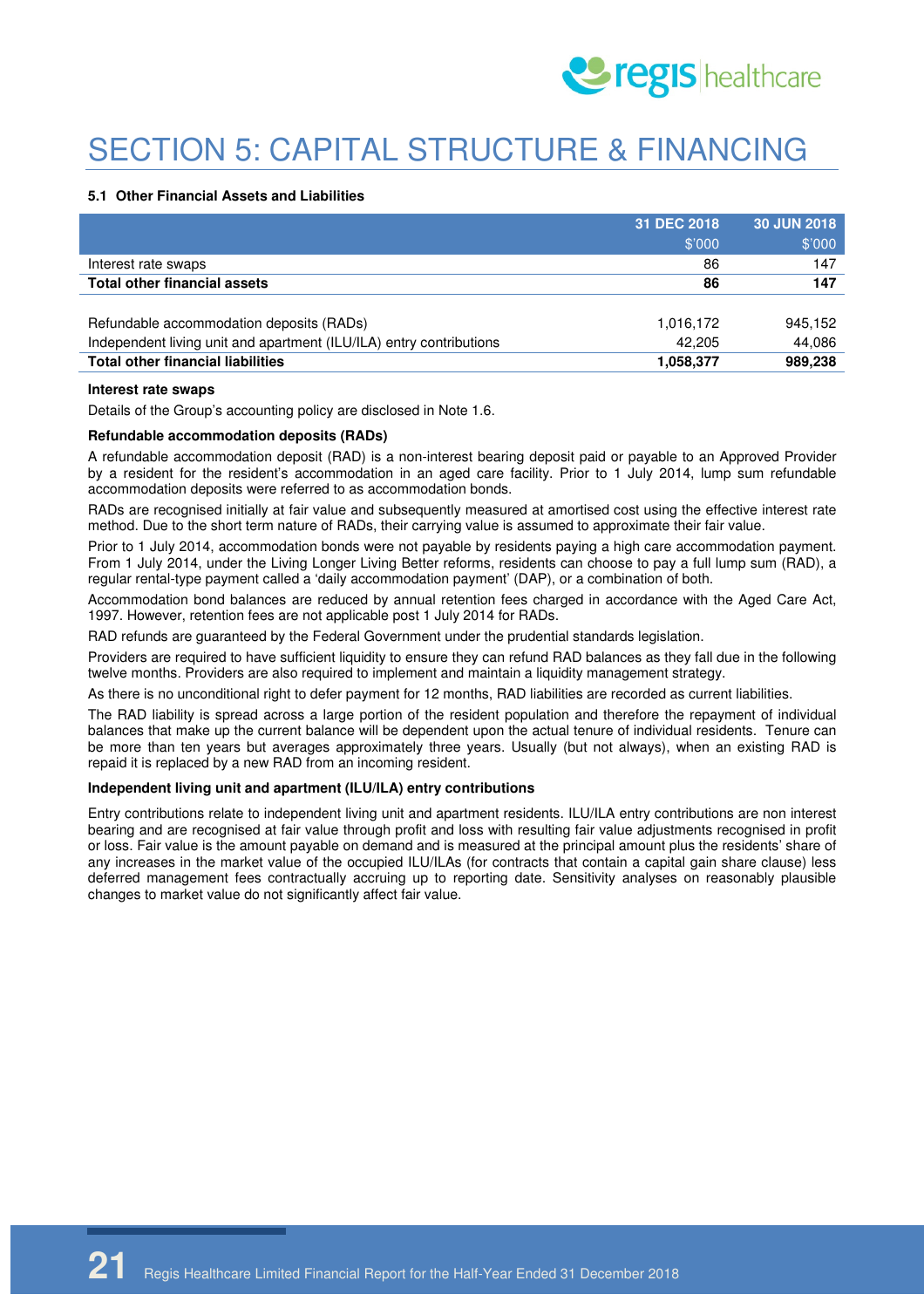

#### **5.1 Other Financial Assets and Liabilities (continued)**

#### **Independent living unit and apartment (ILU/ILA) entry contributions (continued)**

Contributions are presented inclusive of the residents' share of any increases in market value of the ILU/ILA to reporting date and net of deferred management fees contractually accrued to reporting date and other amounts owing by residents, which are deducted from the loan on repayment following the residents' departure. Entry contributions are settled after a resident vacates the property and the terms and conditions are governed by applicable State based Retirement Village Acts.

#### **5.2 Fair value of Financial Instruments**

The financial instruments included in the Consolidated Statement of Financial Position are measured at either fair value or amortised cost. The measurement of this fair value may in some cases be subjective and may depend on the inputs used in the calculations. The different valuation methods available can be classified into hierarchies and are described below:

- Level 1 Quoted (unadjusted) market prices in active markets for identical assets and liabilities
- Level 2 Valuation techniques for which the lowest level input that is significant to the fair value measurement is directly or indirectly observable
- Level 3 Valuation techniques for which the lowest level input that is significant to the fair value measurement is unobservable.

The following table sets out the financial instruments included in the Consolidated Statement of Financial Position at Fair Value.

|                                                           |              | <b>TOTAL</b>  | <b>LEVEL 1</b>           | <b>LEVEL 2</b> | <b>LEVEL 3</b> |
|-----------------------------------------------------------|--------------|---------------|--------------------------|----------------|----------------|
|                                                           | <b>NOTES</b> | \$'000        | \$'000                   | \$'000         | \$'000         |
| 31 December 2018                                          |              |               |                          |                |                |
| Assets and liabilities measured at fair value             |              |               |                          |                |                |
| Interest rate swaps                                       | 5.1          | 86            |                          | 86             |                |
| Independent living unit and apartment entry contributions | 5.1          | (42, 205)     |                          | (42, 205)      |                |
| <b>Investment Property</b>                                | 3.2          | 132,362       |                          |                | 132,362        |
| Assets and liabilities for which fair value is disclosed  |              |               |                          |                |                |
| Borrowings (i)                                            |              | (362, 808)    |                          | (362, 808)     |                |
| Refundable accommodation deposits (RADs)                  | 5.1          | (1,016,172)   |                          | (1,016,172)    |                |
| Total                                                     |              | (1, 288, 737) | $\blacksquare$           | (1,421,099)    | 132,362        |
| 30 June 2018                                              |              |               |                          |                |                |
| Assets and liabilities measured at fair value             |              |               |                          |                |                |
| Interest rate swaps                                       | 5.1          | 147           |                          | 147            |                |
| Independent living unit and apartment entry contributions | 5.1          | (44,086)      |                          | (44,086)       |                |
| <b>Investment Property</b>                                | 3.2          | 129,049       |                          |                | 129,049        |
| Assets and liabilities for which fair value is disclosed  |              |               |                          |                |                |
| <b>Borrowings</b>                                         |              | (411,589)     |                          | (411,589)      |                |
| Refundable accommodation deposits (RADs)                  | 5.1          | (945,152)     | $\overline{\phantom{a}}$ | (945, 152)     |                |
| Total                                                     |              | (1, 271, 631) |                          | (1,400,680)    | 129,049        |
|                                                           |              |               |                          |                |                |

(i) Under its syndicated bank facilities, the Group has access to a revolving credit facility and bank guarantee facility. Of these facilities, \$295,000,000 matures in July 2020, \$150,000,000 matures in May 2021 and \$70,000,000 matures in July 2022. As at 31 December 2018 a total of \$152,192,000 of the Group's revolving credit facility remains undrawn.

The Group also has access to a \$25,000,000 bilateral overdraft facility to be used for general working capital and corporate purposes. The facility matures in May 2021 and was undrawn as at 31 December 2018.

The carrying value of financial assets and liabilities is recognised at amortised cost in the financial statements approximate their fair value.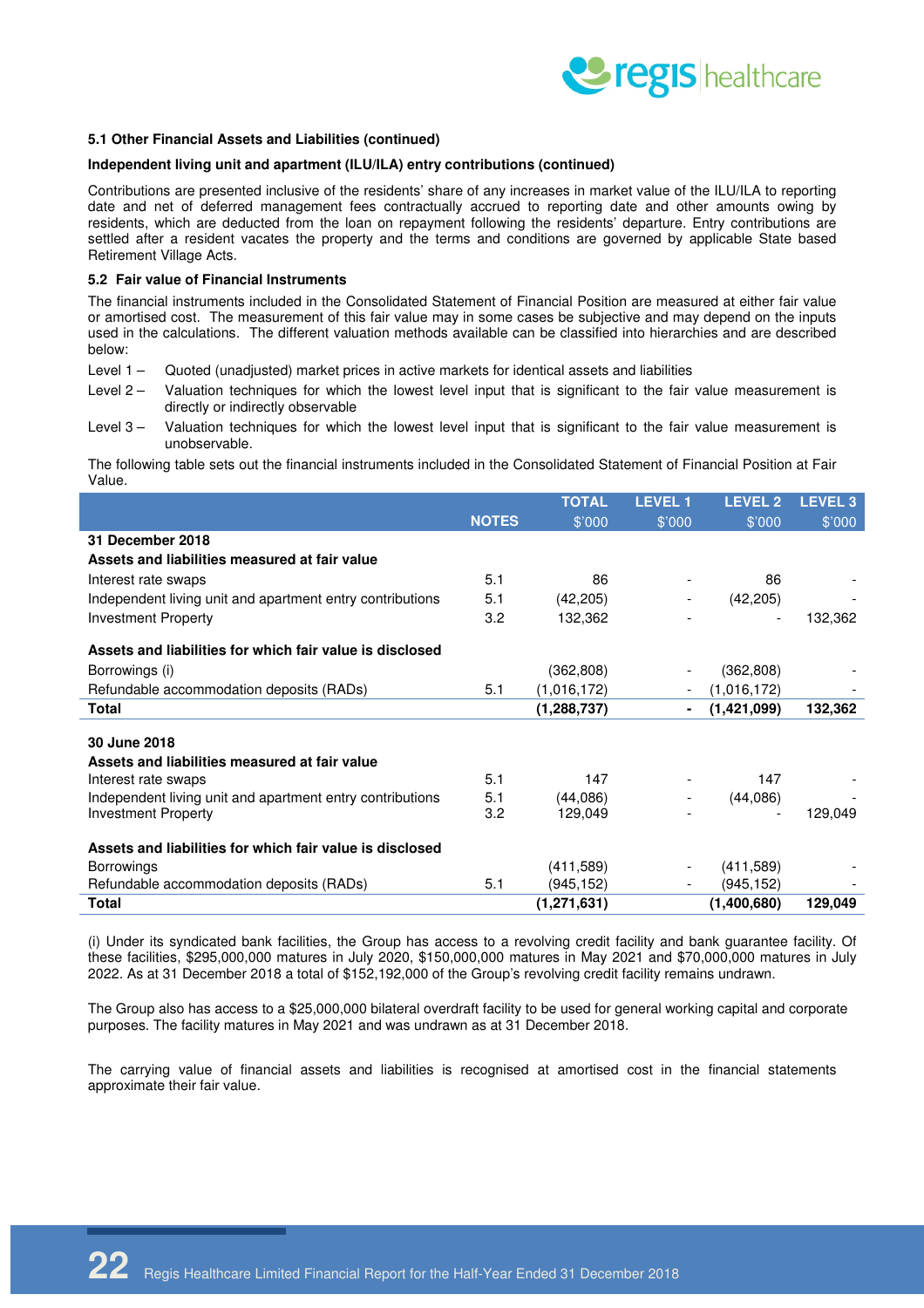

#### **5.3 Commitments**

#### **Expenditure commitments**

|                                                                    | 31 DEC 2018<br>\$'000 | 30 JUN 2018<br>\$'000 |
|--------------------------------------------------------------------|-----------------------|-----------------------|
| Capital expenditure commitments                                    |                       |                       |
| Contractual commitments for building works at aged care facilities | 18                    | 47 <sup>°</sup>       |
|                                                                    |                       |                       |

#### **Capital expenditure commitments**

Contractual commitments at period end relate to ongoing development activity.

#### **5.4 Contingencies**

| 31 DEC 2018              | 30 JUN 2018 |
|--------------------------|-------------|
| \$'000                   | \$'000      |
| 6,250<br>Bank guarantees | 6,250       |

#### **5.5 Issued Capital**

Movements in ordinary shares on issue are as follows:

|                                | <b>GRANT</b><br><b>DATE FAIR</b><br><b>VALUE</b> | <b>DATE</b>       | <b>NUMBER OF</b><br><b>SHARES</b> | \$'000  |
|--------------------------------|--------------------------------------------------|-------------------|-----------------------------------|---------|
| Balance                        |                                                  | 30 June 2018      | 300,534,519                       | 272,822 |
| Share issue performance rights | 3.49                                             | 27 September 2018 | 103.667                           | 362     |
| Share issue performance rights | 3.20                                             | 27 September 2018 | 15.503                            | 49      |
| <b>Balance</b>                 |                                                  | 31 December 2018  | 300,653,689                       | 273,233 |

#### **5.6 Dividends**

#### **Dividends on ordinary shares paid or provided for**

During the half-year ended 31 December 2018, the following dividend was declared and paid in relation to the financial year ended 30 June 2018.

|                                                                             | 31 DEC 2018 |
|-----------------------------------------------------------------------------|-------------|
|                                                                             | \$'000      |
| Final 2018 Dividend: 8.65 cents per share, 100% franked (2017: 10.04 cents) | 26.007      |
| <b>Total Dividends</b>                                                      | 26.007      |

#### **Proposed dividends on ordinary shares (unrecognised)**

Interim 2019 dividend: 8.12 cents per share, 100% franked (2018: 9.28 cents per share, 100% franked) 24,399

Proposed dividends on ordinary shares are subject to approval and are not recognised as a liability as at 31 December 2018.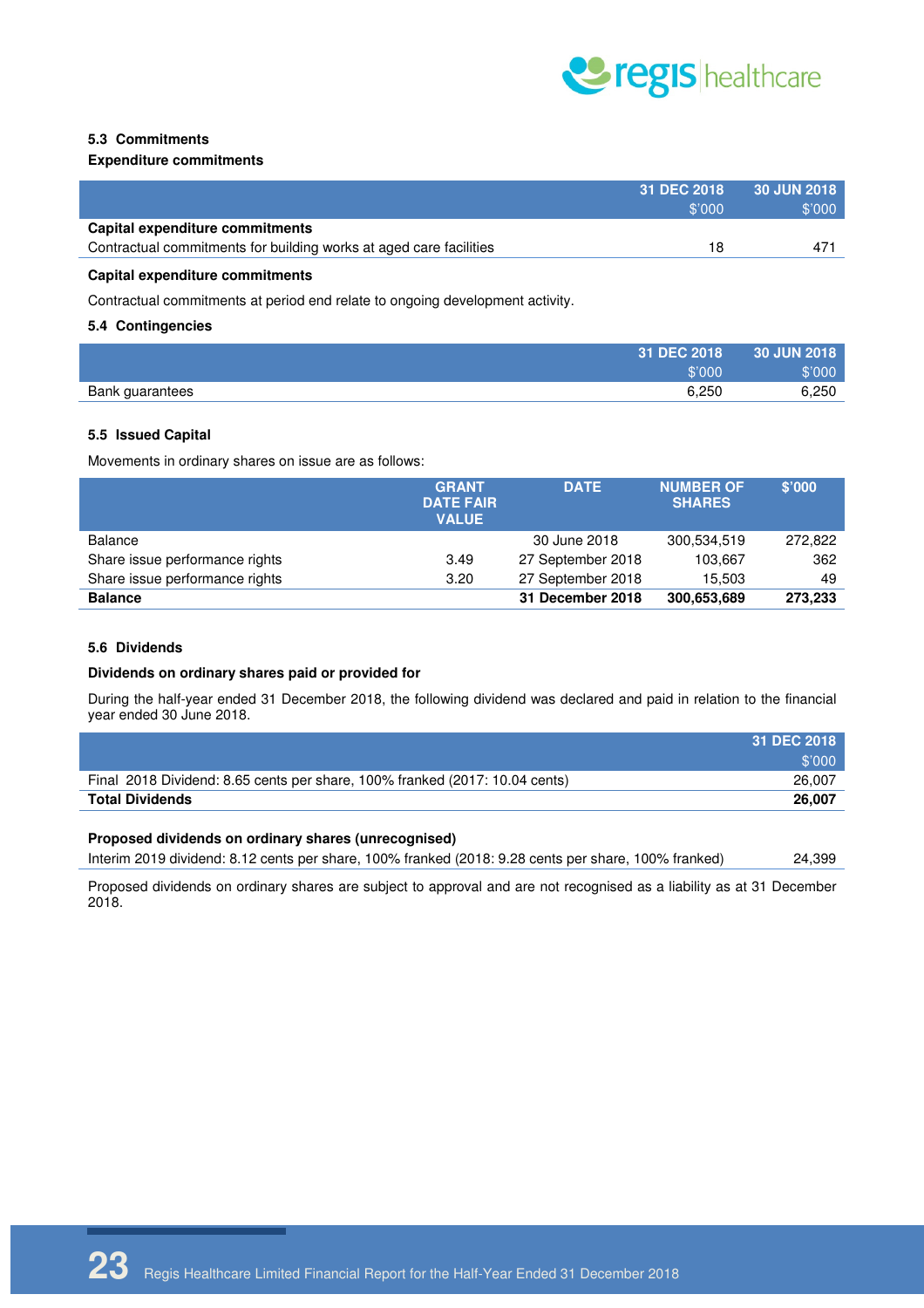

### DIRECTORS' DECLARATION

In accordance with a resolution of the directors of Regis Healthcare Limited, I state that:

- 1. In the opinion of the directors:
	- (a) The interim financial statements and notes of Regis Healthcare Limited are in accordance with the Corporations Act 2001, including:
		- (i) giving a true and fair view of the consolidated entity's financial position as at 31 December 2018 and of its performance for the half-year ended on that date; and
		- (ii) complying with Australian Accounting Standard AASB 134 Interim Financial Reporting and the Corporations Regulations 2001.
	- (b) there are reasonable grounds to believe that the Company will be able to pay its debts as and when they become due and payable.
- 2. This declaration has been made in accordance with a resolution of directors.

On behalf of the Board

Frah

Graham K Hodges Chairman Melbourne, 22 February 2019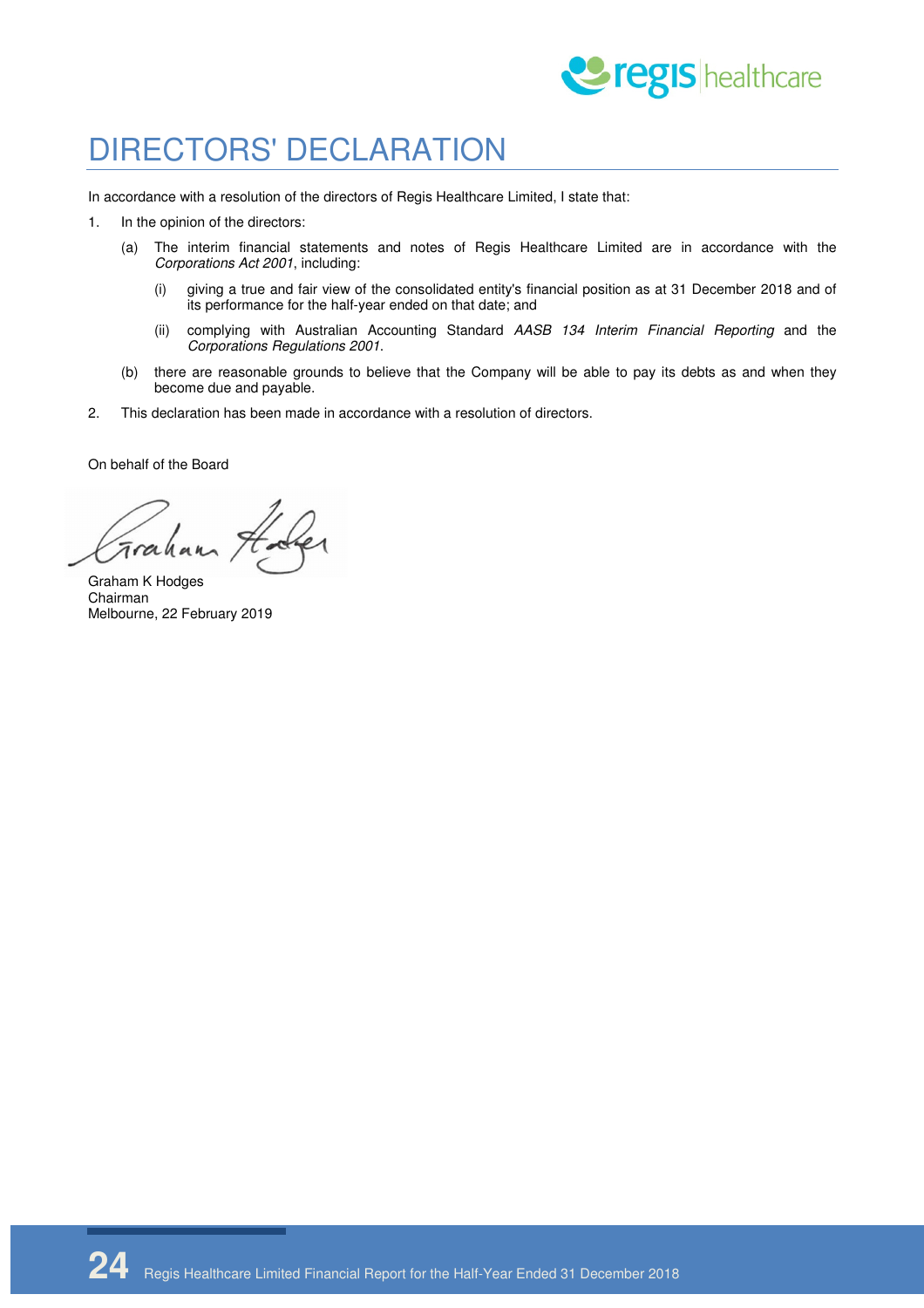

Ernst & Young 8 Exhibition Street Melbourne VIC 3000 Australia GPO Box 67 Melbourne VIC 3001

Tel: +61 3 9288 8000 Fax: +61 3 8650 7777 ey.com/au

### **Independent Auditor's Review Report to the Members of Regis Healthcare Limited**

### **Report on the Half-Year Financial Report**

### **Conclusion**

We have reviewed the accompanying half-year financial report of Regis Healthcare Limited (the Company) and its subsidiaries (collectively the Group), which comprises the consolidated statement of financial position as at 31 December 2018, the consolidated statement of comprehensive income, consolidated statement of changes in equity and consolidated statement of cash flows for the halfyear ended on that date, notes comprising a summary of significant accounting policies and other explanatory information, and the directors' declaration.

Based on our review, which is not an audit, nothing has come to our attention that causes us to believe that the half-year financial report of the Group is not in accordance with the *Corporations Act 2001*, including:

- a) giving a true and fair view of the consolidated financial position of the Group as at 31 December 2018 and of its consolidated financial performance for the half-year ended on that date; and
- b) complying with Accounting Standard AASB 134 *Interim Financial Reporting* and the *Corporations Regulations 2001*.

### Directors' Responsibility for the Half-Year Financial Report

The directors of the company are responsible for the preparation of the half-year financial report that gives a true and fair view in accordance with Australian Accounting Standards and the *Corporations Act 2001* and for such internal controls as the directors determine is necessary to enable the preparation of the half-year financial report that is free from material misstatement, whether due to fraud or error.

### Auditor's Responsibility

Our responsibility is to express a conclusion on the half-year financial report based on our review. We conducted our review in accordance with Auditing Standard on *Review Engagements ASRE 2410 Review of a Financial Report Performed by the Independent Auditor of the Entity*, in order to state whether, on the basis of the procedures described, anything has come to our attention that causes us to believe that the half-year financial report is not in accordance with the *Corporations Act 2001* including: giving a true and fair view of the Group's consolidated financial position as at 31 December 2018 and its consolidated financial performance for the half-year ended on that date; and complying with Accounting Standard AASB 134 *Interim Financial Reporting* and the *Corporations Regulations 2001*. As the auditor of the Group, ASRE 2410 requires that we comply with the ethical requirements relevant to the audit of the annual financial report.

A review of a half-year financial report consists of making enquiries, primarily of persons responsible for financial and accounting matters, and applying analytical and other review procedures. A review is substantially less in scope than an audit conducted in accordance with Australian Auditing Standards and consequently does not enable us to obtain assurance that we would become aware of all significant matters that might be identified in an audit. Accordingly, we do not express an audit opinion.